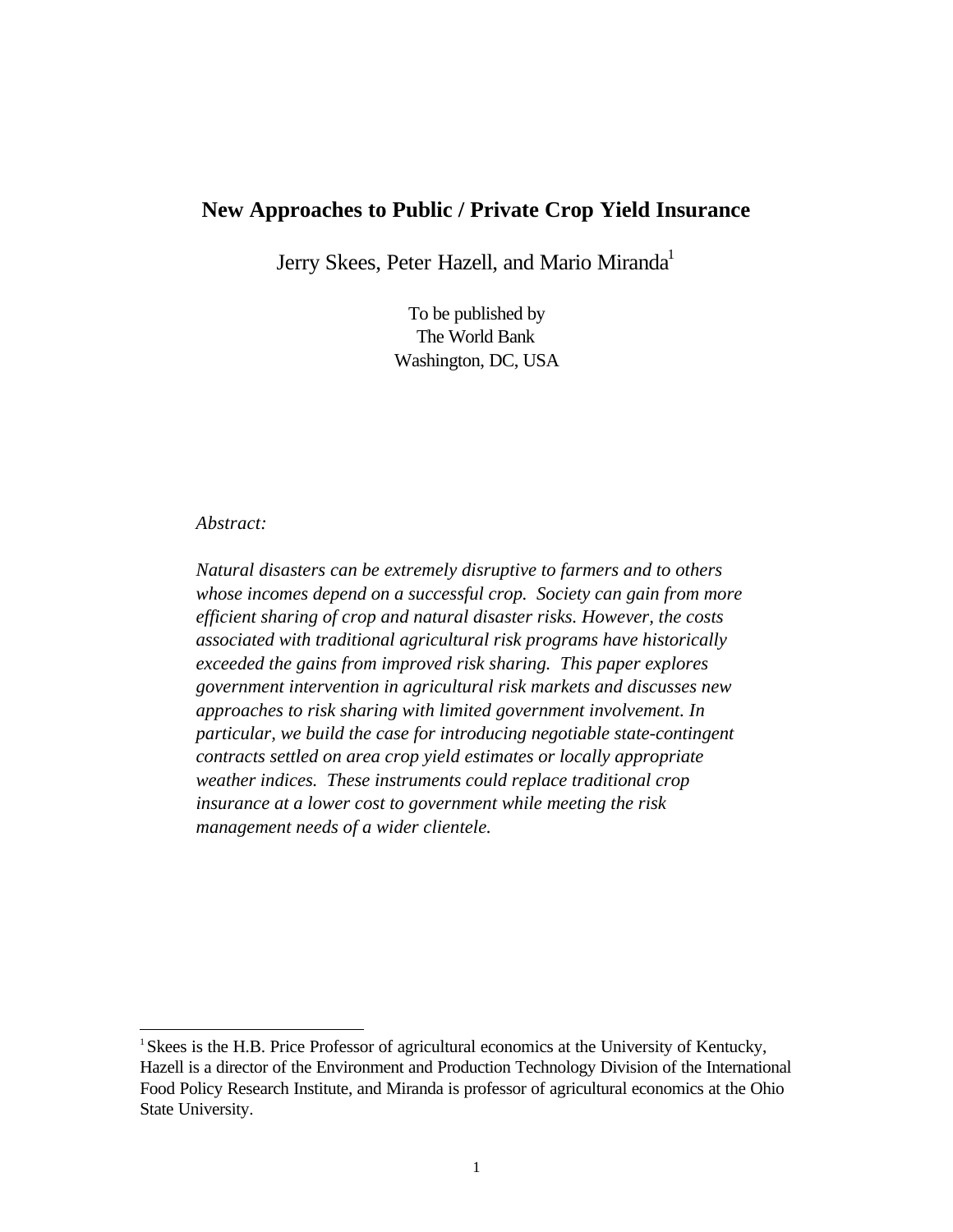# **Introduction**

Agricultural production is inherently a risky business, and farmers face a variety of weather, pest, disease, input supply and market related risks. Given an uncertain income each year, farmers must worry about their ability to repay debt, to meet overhead costs (e.g. land rents and taxes) and, in many cases, their ability to meet essential living costs for their families. These same risks are also of concern to agricultural lending institutions. Confronted with risky borrowers, lenders must seek to reduce the possibility of poor loan recovery rates in unfavorable years, even if this means only modest levels of lending to agriculture.

The prevalence of risk in agriculture is not new and farmers, rural institutions and lenders have, over generations, developed ways of reducing and coping with risk. Although the virtues of these traditional risk management mechanisms are widely recognized (see, for example, Hazell, Pomareda, and Valdes ), they also have their limitations. They can be costly in terms of the income opportunities that farmers forego (e.g. crop diversification is typically less profitable than specialization). They can discourage investments and technological changes that, while risky, enhance long-term productivity growth. And they have limited capacity to spread covariate risks like droughts that affect most farmers in a region at the same time. In theory, these limitations would not exist if capital and insurance markets were perfect, but the reality for many risky agricultural regions in developing countries is quite the opposite; relevant capital and insurance markets are poorly developed and they are weakly linked across regions and with urban areas.

Arrow and Debreu long ago addressed the value of risk sharing markets for society. Failures in agricultural insurance markets provide a rationale for governmental intervention, providing governments can fix the problem at lower cost than the social benefits derived. And governments of all hue and color around the world have intervened with a range of risk management programs for farmers (crop insurance, price stabilization, drought relief, livestock feed subsidies, etc). Most have proved an expensive drain on the public purse, and there is little evidence to show that these interventions have generated any sizeable social benefits, or that the benefits exceed their costs. By the same token, crop and natural disaster relief can have profound redistributional impacts in smaller countries. For many small countries, such government assistance can be extremely costly and may represent a high percentage of GNP when the disaster is large. This can have serious consequences for the monetary and fiscal policies of small countries.

This paper focuses on production risks, and reviews the experience with public crop insurance programs. Recognizing their inherent limitations and inability to help many of the rural poor, some simple area-based index insurance options are proposed that could replace crop insurance, and at the same time satisfy the risk management needs of a much wider clientele or rural dwellers. Extension of the approach could also address other important insurance needs, especially against price and market risks. Recent developments with financial market instruments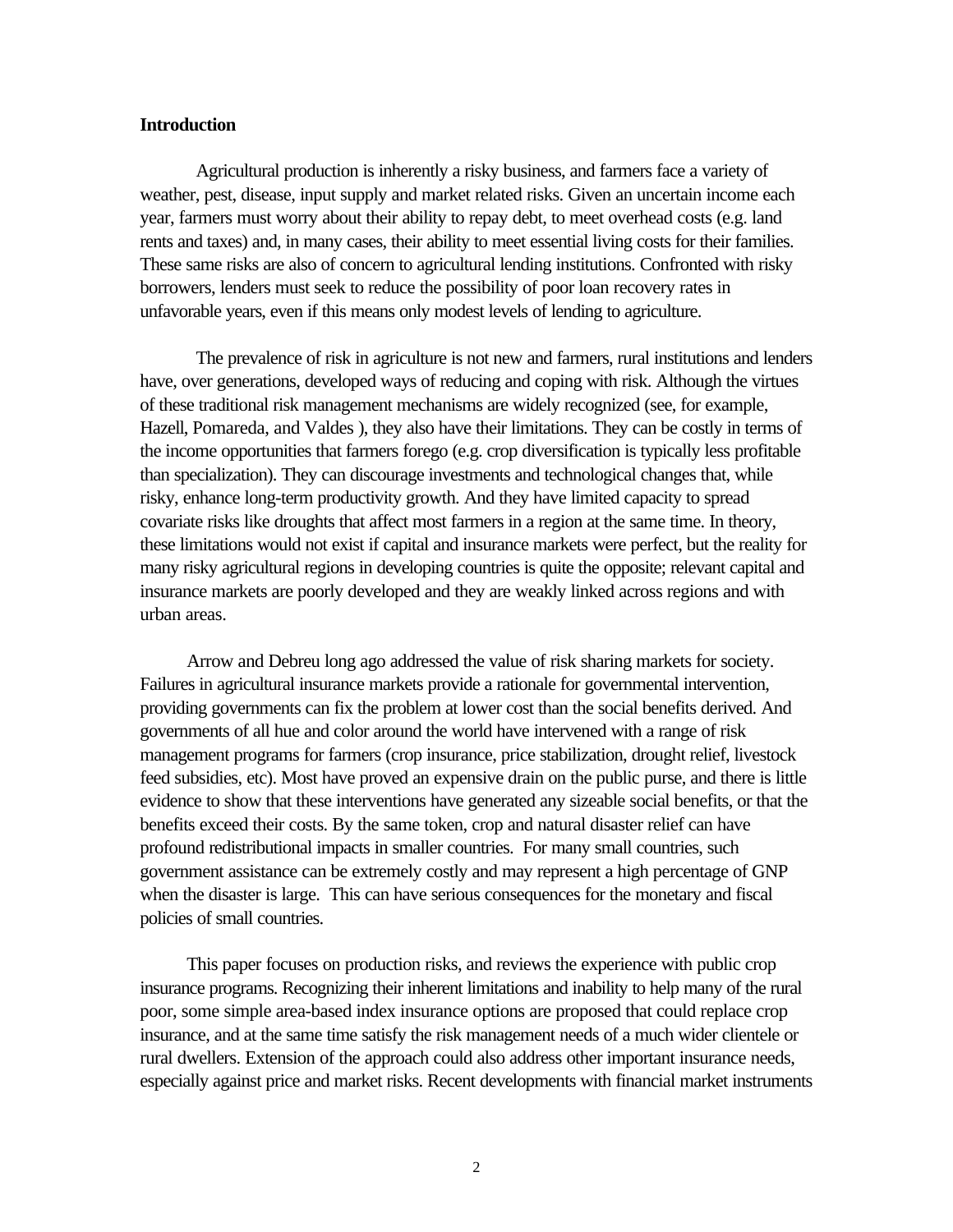for spreading catastrophic risks have increased the opportunities for the kinds of index insurance proposed in this paper.

## **The Experience with Public Crop Insurance**

#### *Programs*

Publicly provided crop yield insurance has been implemented in many developed and developing countries (Hazell, Pomareda, and Valdes). These crop insurance programs are generally multiple peril or all risk programs, meaning that the insurance compensates all yield losses, regardless of cause. Although insured hazards are often enumerated, the lists of covered hazards are so comprehensive that uninsured hazards cannot be excluded in practice, including losses from bad management. Indemnities are typically based on the difference between actual yield and a pre-specified target yield, not on actual crop damage or input costs lost. Setting the target yield can be difficult, as one must either base the target on a short history of yields for each farmer or accept the farmer's declaration of his/her potential yield. Most programs attempt to compute an average or expected yield and then guarantee some percentage of the value. Most programs include deductibles, so as to help control for adverse selection and moral hazard. In many countries insurance is tied to loans from an agricultural development bank (ADB), with the bank paying the premium and collecting the indemnities. In some countries the insurance is compulsory for all farmers growing the insured crops or borrowing from the ADB.

# *Results*

 The financial experience with publicly-provided, multiple-peril crop insurance has been disastrous. In all cases, programs are heavily subsidized and governments not only pay part of the premium, but also most of the delivery and service costs, and they cover aggregate losses even when the losses exceed targeted levels over long periods of time. In order to be profitable, a purely private insurer would have to structure contracts so that premiums collected exceed the average payouts (indemnities plus administrative costs). Hazell quantifies the condition for sustainable insurance as follows:

 $(A + I)$ / $P < 1$ 

where  $A = \text{average administrative costs}$  $I =$  average indemnities paid  $P =$  average premiums paid

Hazell reports experience with public crop insurance programs in seven countries (Table 1). The loss ratio exceeds 2 in every case. Two extremes are noteworthy: in Brazil the ratio of indemnities to premiums is very high while the ratio of administrative cost to premiums was relatively low; while in Japan the situation is reversed. The lesson to be drawn is clear: one must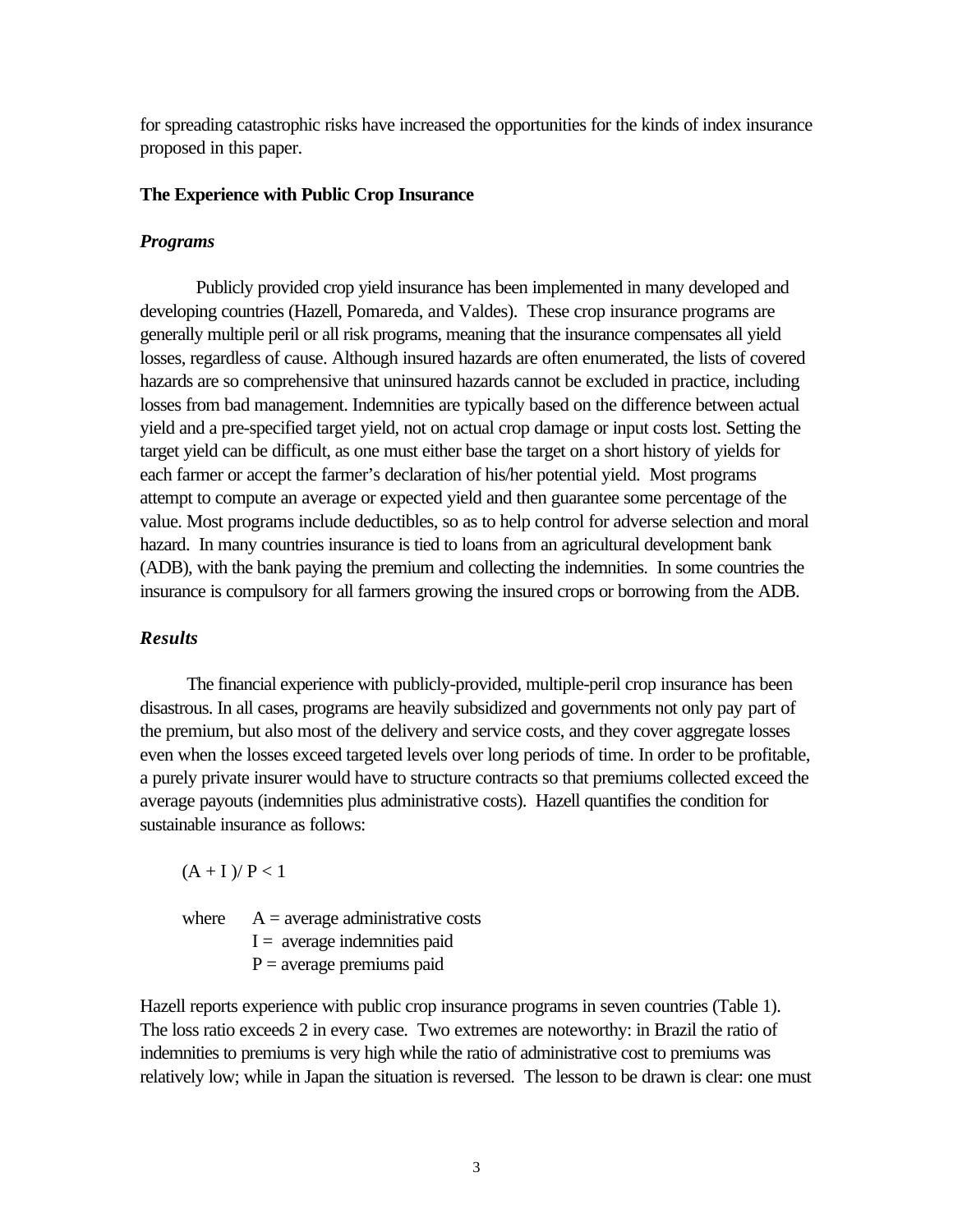invest a great deal in administrative cost and monitoring before having a crop insurance program that will be actuarially sound.

| Country             | <b>Period</b> |      | $\mathbf{IP}$ | AP   | $(A+I)/P$ |  |  |
|---------------------|---------------|------|---------------|------|-----------|--|--|
|                     |               |      |               |      |           |  |  |
| <b>Brazil</b>       | 75-81         |      | 4.29          | 0.28 | 4.57      |  |  |
| Costa Rica          | 70-89         |      | 2.26          | 0.54 | 2.80      |  |  |
| India               | 85-89         |      | 5.11          | na   | na        |  |  |
| Japan               | 47-77         |      | 1.48          | 1.17 | 2.60      |  |  |
|                     | 85-89         |      | 0.99          | 3.57 | 4.56      |  |  |
| <b>Mexico 80-89</b> |               | 3.18 | 0.47          | 3.65 |           |  |  |
| Philippines         | 81-89         |      | 3,94          | 1.80 | 5.74      |  |  |
| <b>USA</b>          | 80-89         |      | 1.87          | 0.55 | 2.42      |  |  |

**Table 1: Financial Performance of Crop Insurance Programs in Seven Countries**

Source: Hazell

The ratio I/ P measures the average return to farmers own investment in the insurance; i.e. the number of dollars received on average per dollar of premium they pay from their own pocket. Apart from Japan, most farmers appear to make a killing from crop insurance, receiving two to four times as much money back as they pay in. Surprisingly, they still don't line up to buy it and it typically has to be made compulsory. A likely reason for this is adverse selection. Because farmers are often grouped into risk categories when the premium rates are calculated, but receive benefits that are tailored to their individual losses, then farmers in each group facing lower than average risks may end up paying too much for the average benefits they receive. But sometimes farmers are reluctant to buy insurance even when it is profitable because they can expect to receive alternative payments from the government in catastrophic years without paying any premium up front (e.g. emergency drought relief programs). The I/P ratios reported above are unlikely to have improved in more recent years. Indeed, Mishra reports that India's I/P ratio increased to 6.1 for the period 1985-94, and Skees (1999a) reports that the US program has an expected I/P of 4 for 1999.

Despite these high costs, there is little evidence to show that crop insurance has had any positive impacts on agricultural lending, agricultural production or farm income. For example, social cost-benefit analyses of the Mexican and Japanese schemes show negligible social returns in relation to their high costs (Bassoco et al and Tsujii). Pomareda found that a small increase in interest rates would have been just as beneficial to the ADB in Panama as the compulsory crop insurance program for its borrowers. Crop insurance, when heavily subsidized, can even have important negative social impacts. Subsidies for risk management have similar effects as subsidies on any other farm input; it encourages over use. And since the reduction in production costs is partly paid for by the subsidy, the dead weight loss of the subsidy is always greater than the combined benefits to producers and consumers (Siamwalla and Valdes). In practice, this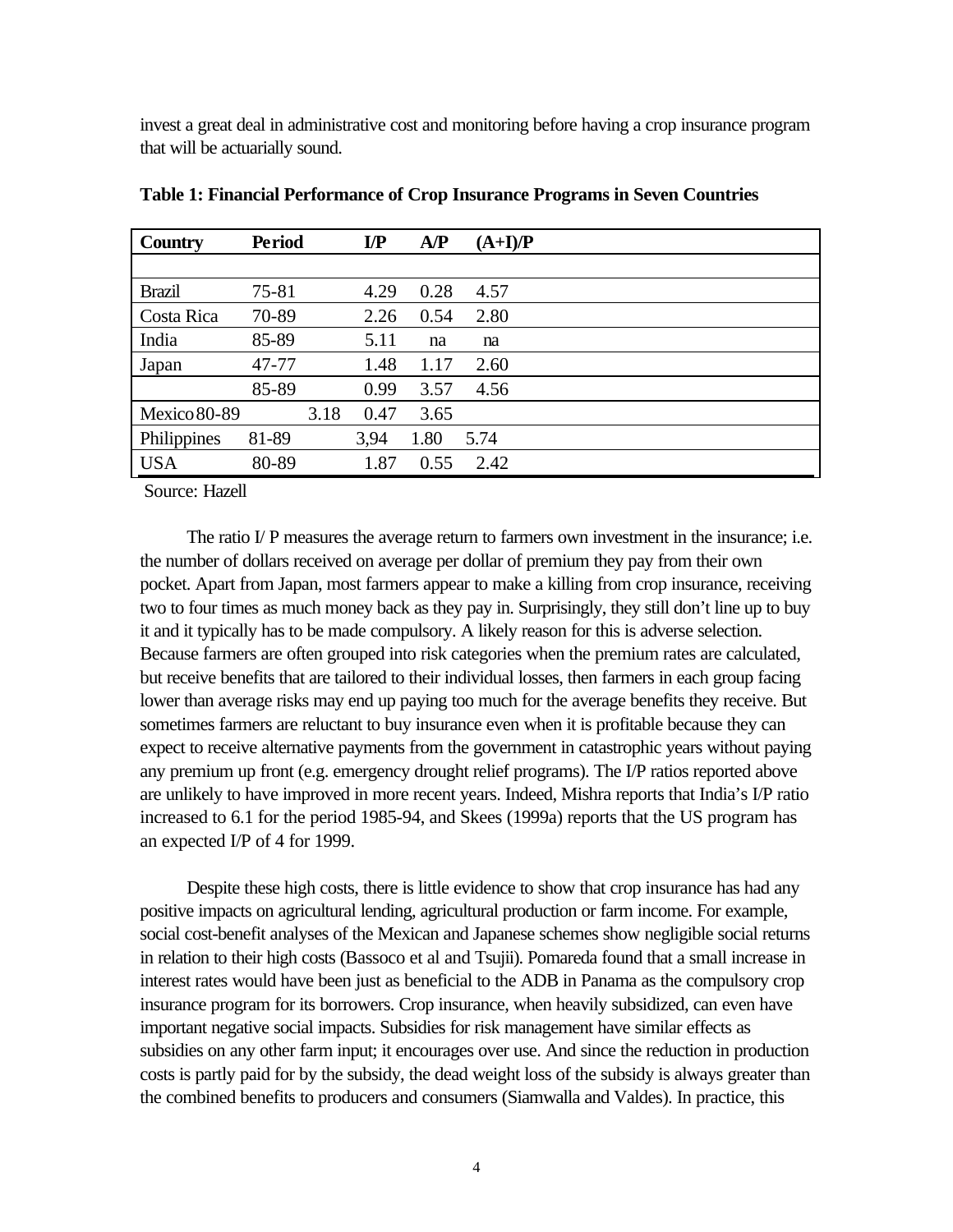implies that risk management subsidies reduce risk costs to farmers to below their true social value, leading to excessive risk taking (e.g. growing unsuitable crops in high risk regions) and increased exposure to future drought losses by the farmer.

Subsidies not only create dependence on future drought assistance from the government, but also lower social welfare. Kunreuther and Kaplow demonstrate how such assistance sends the wrong signals for hurricanes and earthquakes. The implication is that, wherever possible, government interventions should be limited to risk management programs that decision-makers pay for themselves. Finally, crop insurance has at best helped farmers who grow insured crops, and it is of no assistance to many other rural dwellers whose livelihoods are also impacted by catastrophic agricultural production and income outcomes (e.g. landless laborers, agricultural traders and processors, farm input suppliers, and rural shopkeepers).

### *Reasons for Failure*

Why has public crop insurance failed so badly? One of the most important reasons is that many of the risks covered by multiple risk insurance are inherently uninsurable, leading to large actuarial losses for the insurer. Vaughan reviews many of the conditions for insurance markets. An insurable risk has the following four characteristics:

- 1. The likelihood of the event must be readily quantifiable;
- 2. the damage it causes must be easy to attribute and value;
- 3. the probability of occurrence should not be too high to make the insurance unaffordable;
- 4. neither the occurrence of the event or the damage it causes should be affected by the insured's behavior (i.e. no moral hazard).

While the traditional insurance literature list a fifth characteristic (i.e., independent risk), many catastrophic risks that are co-variate are now insured by private markets (e.g. hurricanes, typhoons, earthquakes, floods). Private insurance companies typically do not insure yield losses due to pest and diseases, and prefer to write insurance against specific and insurable perils; it is rare to see a private company that writes multiple risk or all risk insurance, and the ones that have had had very short lives.

Another important reason for failure in agricultural insurance is that public insurers are often mandated to extend their insurance to small farms, and this can add enormously to administration costs. By the same token, programs that offer contracts on a field-by-field basis (as in the US) are also expensive to administer.

A third reason for failure is that inappropriate incentive problems arise within insurance institutions when the government underwrites most of their programs. When insurers know that the government will automatically cover most losses, they have little incentive to pursue sound insurance practices when assessing losses. In fact, they may find it profitable to collude with farmers in filing exaggerated or falsified claims. Hazell reports that in Mexico prior to closing the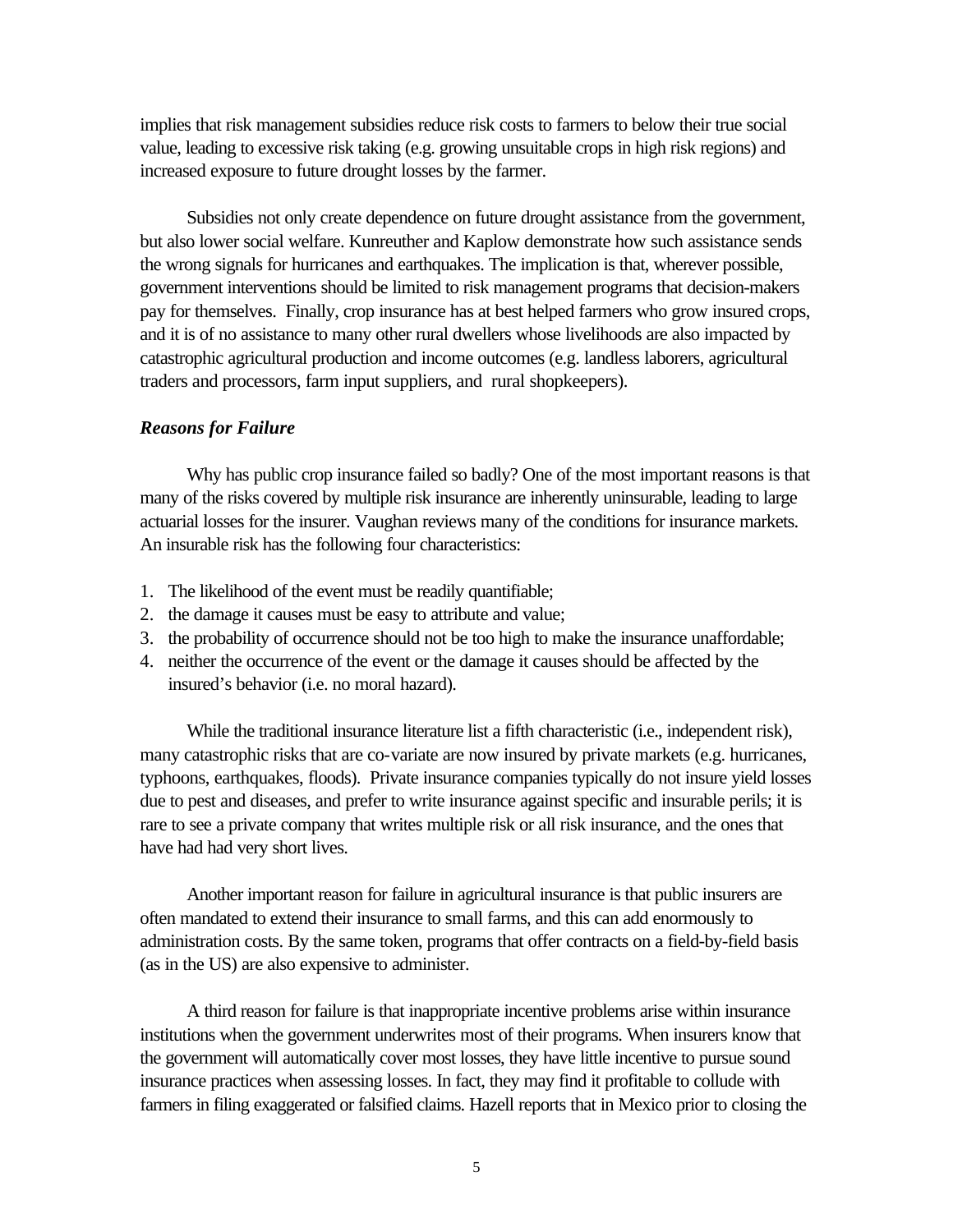national agricultural insurance agency, it was not uncommon for inspectors to receive bribes of about 30 percent of the value of the indemnity payments made to farmers. When the insurer underwrites the loans of an ADB, these incentive problems can easily infect the bank too, leading to a serious loss of discipline in banking practices. Why, for example, should ADB staff try to collect loans from tardy borrowers if they can more easily obtain repayment from the insurer?

Another common reason for failure has been that governments undermine public insurers for political reasons. Hazell gives examples where insurers have had to pay out against exaggerated losses in election years. In the US the government has repeatedly undermined its crop insurance program by providing direct assistance to producers in disaster areas (Goodwin and Smith; Skees, 1999a). Why should farmers purchase crop insurance against major calamities (including drought) if they know that farm lobbies can usually apply the necessary political pressure to obtain direct assistance for them in times of need at no financial cost?

Many crop insurance programs also tend to be too specialized, focusing on specific crops, regions and types of farmers, particularly when the insurance is tied to the loans of an ADB that has a mandate to serve particular target groups identified by the government. Without a well-diversified insurance portfolio, crop insurers are susceptible to covariability problems, and face the prospect of sizeable losses in some years. Since public insurers are rarely able to obtain commercial insurance or contingent loan arrangements, this specialization increases their dependence on the government.

### *Guidelines for Improving Government Sponsored Insurance*

 Publicly owned crop insurance programs are probably impossible to design as sustainable financial entities without some level of government support if they are to continue to reach intended target groups. However, the following principles for sound insurance could lead to considerable improvement in performance in most cases.

- 1. Make the insurer responsible for its own financial affairs, and deny it automatic access to government funds when they incur losses. Subsidies are not necessarily ruled out, particularly for important target groups, but they should be fixed in advance on a pro-rated basis.
- 2. Only insure "insurable" risks to the maximum extent possible, e.g. specific perils like hail damage. Where moral hazard cannot be avoided, then use deductibles and other coinsurance arrangements.
- 3. Premiums should be based on sound, actuarial calculations, and adjusted over time to reflect actual loss payments.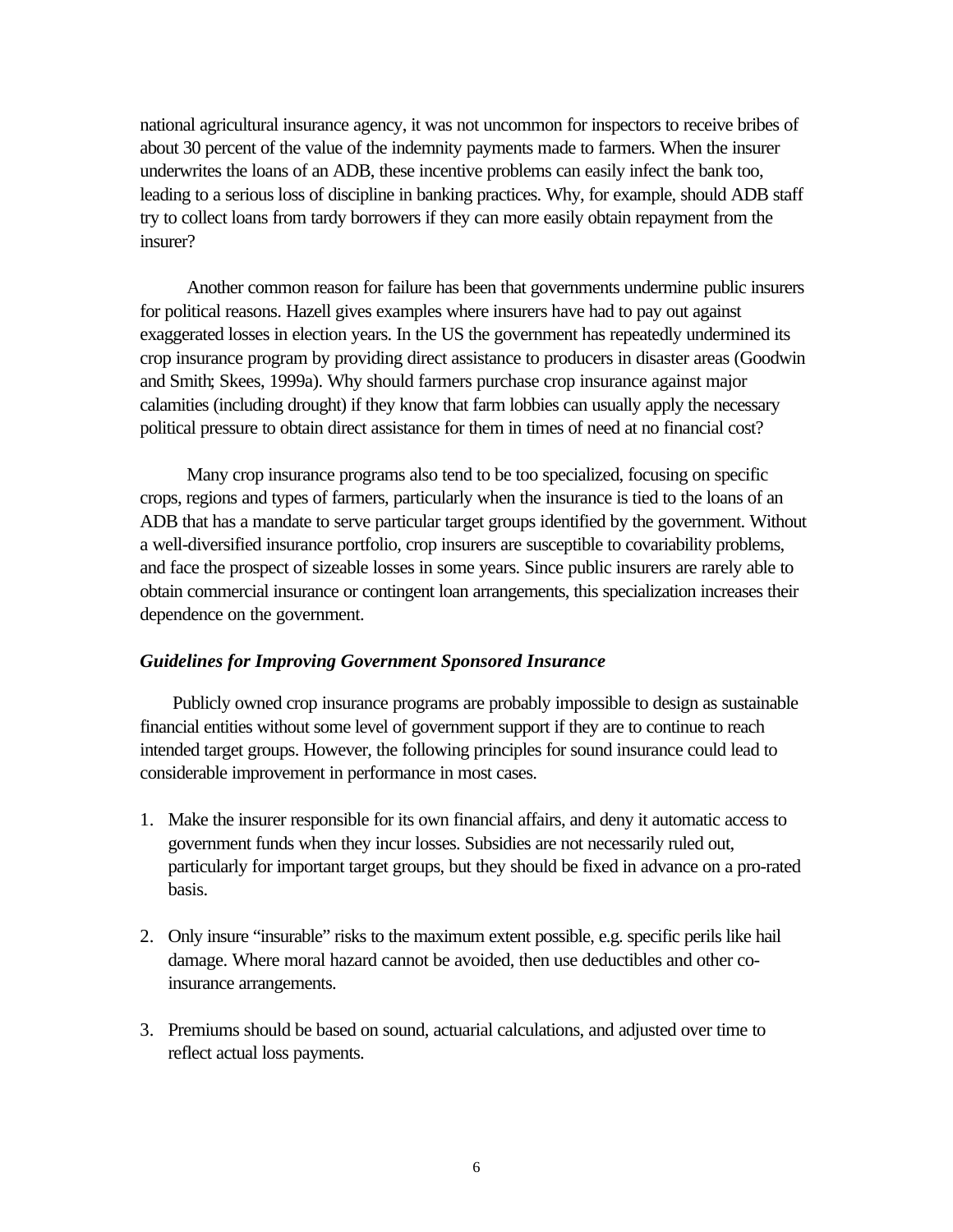- 4. The insurer should develop a rational insurance portfolio for managing risk, and should not be tied rigidly to the lending portfolio of an agricultural development bank. They should be required to purchase realistic levels of re-insurance in the national or international insurance markets.
- 5. The insurance should be voluntary and in competition with the private sector.
- 6. To avoid adverse selection, premium rates should be tailored to the indemnity payments that individual farmers receive, to the largest extent possible.
- 7. Administrative costs must be controlled.

Commercial insurers rigorously adhere to such principles, not least because they know that the government is unlikely to bail them out should they incur large losses. Even so, the volume of private crop insurance is not trivial. Gudger estimated total premium income at about \$1 billion per year, and it seems to have grown since then. The drawback is that private insurance is almost exclusively sold to large-scale, commercial farmers growing high value crops. If public crop insurance were operated strictly along the same principles, it would not be able to serve many of the medium to smaller sized farms that are the traditional targets of government assistance programs.

The situation is similar to the experience with the reform of rural financial markets. As financial markets are liberalized and banks become more efficient and financially sound, they also become less willing to lend to small scale farmers. In the finance case, the lending vacuum for small borrowers has been filled by an explosion of agencies offering microfinance. Microfinace is not only reaching many of the small scale farmers previously targeted by ADBs, but it is also reaching many other kinds of small scale borrowers who were previously ignored by formal lending institutions. As more governments begin to reform their agricultural insurance markets, and to set their insurers on a financially sound basis, the same kind of service vacuum seems likely to emerge for small scale farmers. As yet, the insurance equivalent of microfinance has not emerged, but is clearly needed to reach both small scale farmers and other rural dwellers who are impacted by catastrophic weather events. We turn now to some new developments in insurance that offer not only "micro-insurance" possibilities for the poor, but which could also be attractive to large farms and many other commercial enterprises in rural areas.

# **New Approaches to Insurance: Using Index and Area-Based Contracts to Insure Natural Disasters**

What is needed is a system of insurance that meets the following requirements:

1. It is affordable and accessible to all kinds of rural people, including the poor.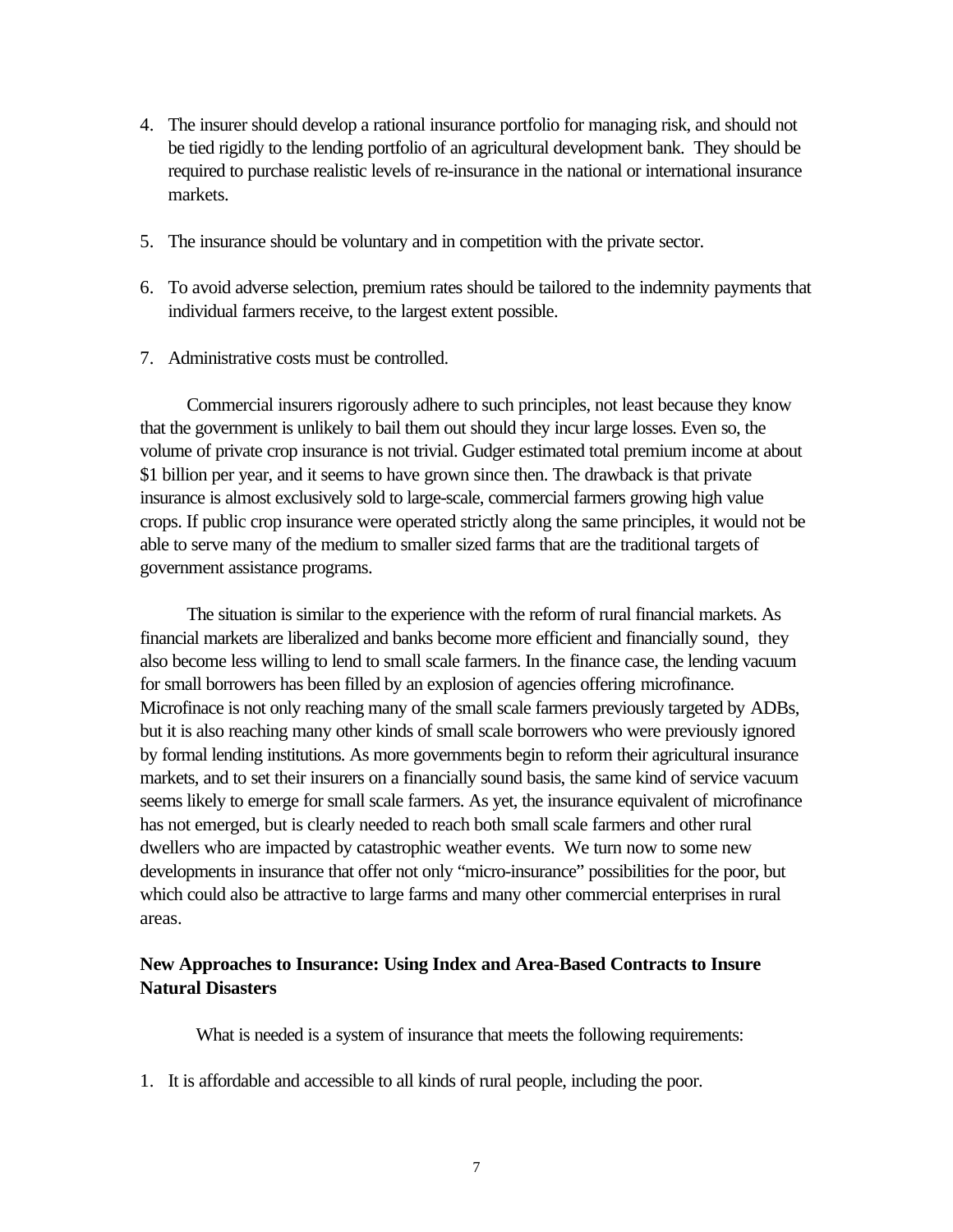- 2. It compensates for catastrophic income losses to protect consumption and debt repayment capacity.
- 3. It is practical to implement given the limited kinds of data available.
- 4. It can be provided by the private sector with little or no government subsidies.
- 5. It avoids the moral hazard and adverse selection problems that have bedeviled crop insurance programs.

Area-based index contracts, such as regional rainfall (and other weather) insurance could meet all these requirements.

The essential principle of area-based index insurance is that contracts are written against specific perils or events (e.g. area yield loss, drought, or flood) defined and recorded at a regional level (e.g. at a local weather station). Insurance is sold in standard units (e.g. \$10 or \$100), with a standard contract (certificate) for each unit purchased called a Standard Unit Contract (SUC). The premium rate for a SUC is the same for all buyers who buy the same contract in a given region, and all buyers receive the same indemnity per SUC if the insured event occurs. Buyers are free to purchase as many units of the insurance as they wish.

Area-based crop yield insurance is a good example of such a scheme. In this case the insurance is written against the average yield for a region (e.g. a county or district), and a payment is made whenever the measured yield for the region falls below some pre-defined limit (say 80 percent of normal). Such schemes already exist in the US, India, Sweden, and the Canadian province of Quebec (Miranda; Mishra; Skees, Black, and Barnett). In the U.S., the Group Risk Plan uses county yields to trigger a payment, and coverage up to 90 percent of the county yield is available. Payments are made based on the protection (liability) selected by the farmer and the percentage below the trigger yield (coverage times the expected county yield). Since county yield data are available for long periods of time, adjustments to the trigger yield are made for technical advances.

Area-based yield insurance requires long and reliable series of area-yield data, and this kind of data is not available in many countries. Hence alternative indices may be more attractive, such as area rainfall or soil moisture indexes. Rainfall and soil moisture contracts could effectively protect against crop losses due to drought or excess rainfall. Improved ground instruments coupled with satellite and remote sensing technologies make measuring rainfall and soil moisture less expensive than in years past. These technologies can also be used to add credibility to the measurement so that those outside the country have confidence in the numbers.

Area-based index insurance has a number of attractive features: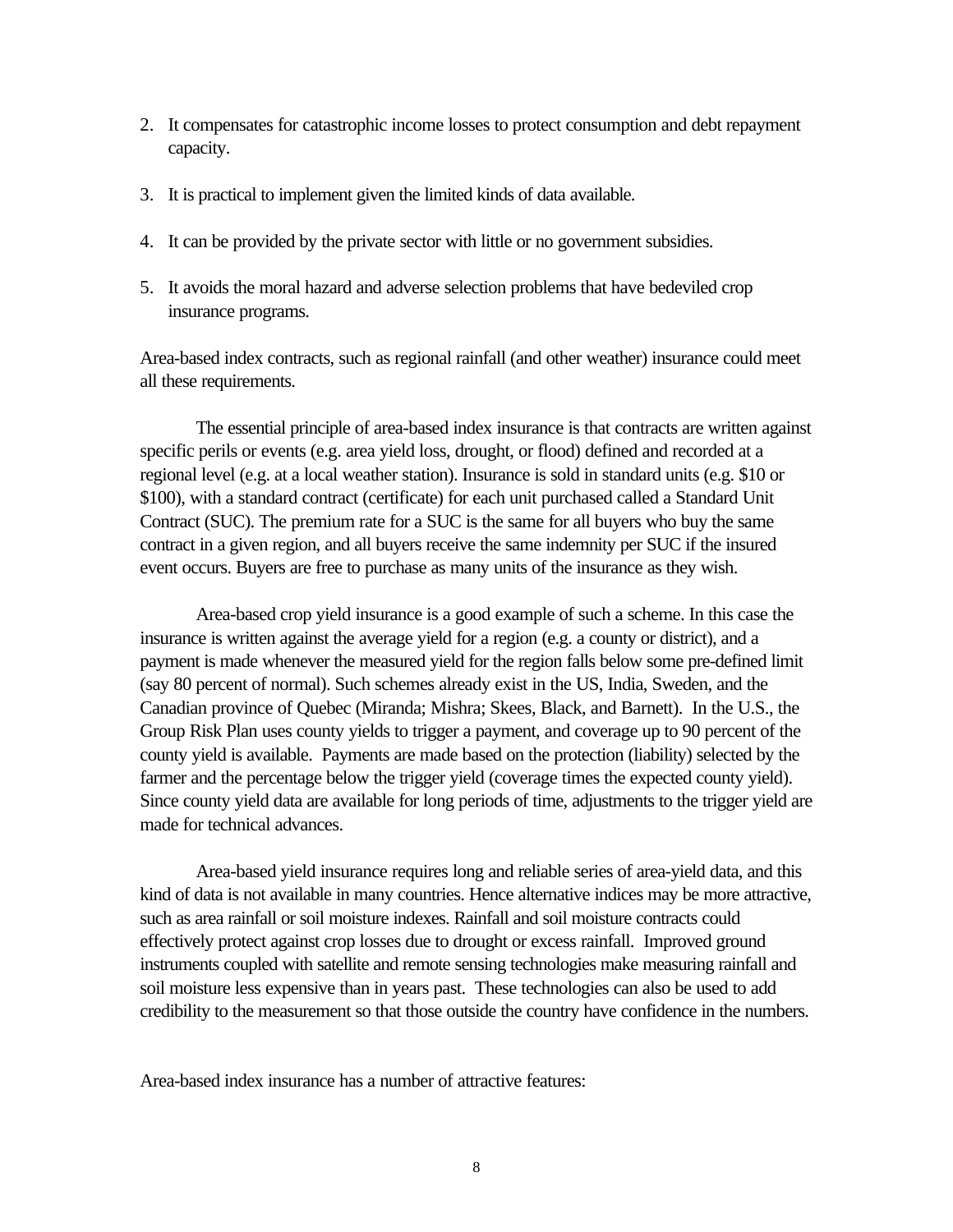- 1. Because buyers in a region pay the same premium and receive the same indemnity per SUC, it avoids all adverse selection problems. Moreover, the insured's management decisions after planting a crop will not be influenced by the index contract, eliminating moral hazard. A farmer with rainfall insurance possesses the same economic incentives to produce a profitable a crop as the uninsured farmer.
- 2. It could be very inexpensive to administer, since there are no individual contracts to write, no on-farm inspections, and no individual loss assessments. It uses only data on a single regional index, and this can be based on data that is available and generally reliable. It is also easy to market; SUCs could be sold rather like travelers' checks or lottery tickets, and presentation of the certificate would be sufficient to claim a payment when one is due.
- 3. The insurance can be sold to anyone. Purchasers need not be farmers, nor even have to live or work in the region. The insurance should be attractive to anybody whose income is correlated with the insured event, including agricultural traders and processors, input suppliers, banks, shopkeepers, and laborers. Defining SUCs in small denominations would raise their appeal to poor people.
- 4. It would be easy for the private sector to run, and might even provide an entry point for private insurers to develop other kinds of insurance products for rural people. For example, once an area-based index removes much of the co-variate risk, an insurer can wrap individual coverage around such a policy to handle independent risk (i.e., certain situations where the individual has a loss and does not receive a payment from the area-based index).
- 5. As long as the insurance is voluntary and unsubsidized, it will only be purchased when it is a less expensive or more effective alternative to existing risk management strategies.
- 6. A secondary market for insurance certificates could emerge that would enable people to cash in the tradable value of a SUC at any time.
- 7. Recent developments in micro-finance also make area-based index insurance an increasingly viable proposition for helping poor people better manage risk. The same borrowing groups established for micro-finance could be used as a conduit for selling index insurance, either to the group as a whole, or to individuals who might wish to insure their loans

A key question is whether the insurance would prove attractive to individuals. An index product should be more affordable than individual insurance, particularly if government does not subsidize either. Moreover, by offering an index contract that removes most of the systemic, correlated risk that an individual faces, he/she only faces independent risks that may more easily be insured through conventional insurance or credit markets.

However, a problem with index contracts is that an individual can suffer a loss and not be paid because the major event trigging a payment has not occurred. For example, a farmer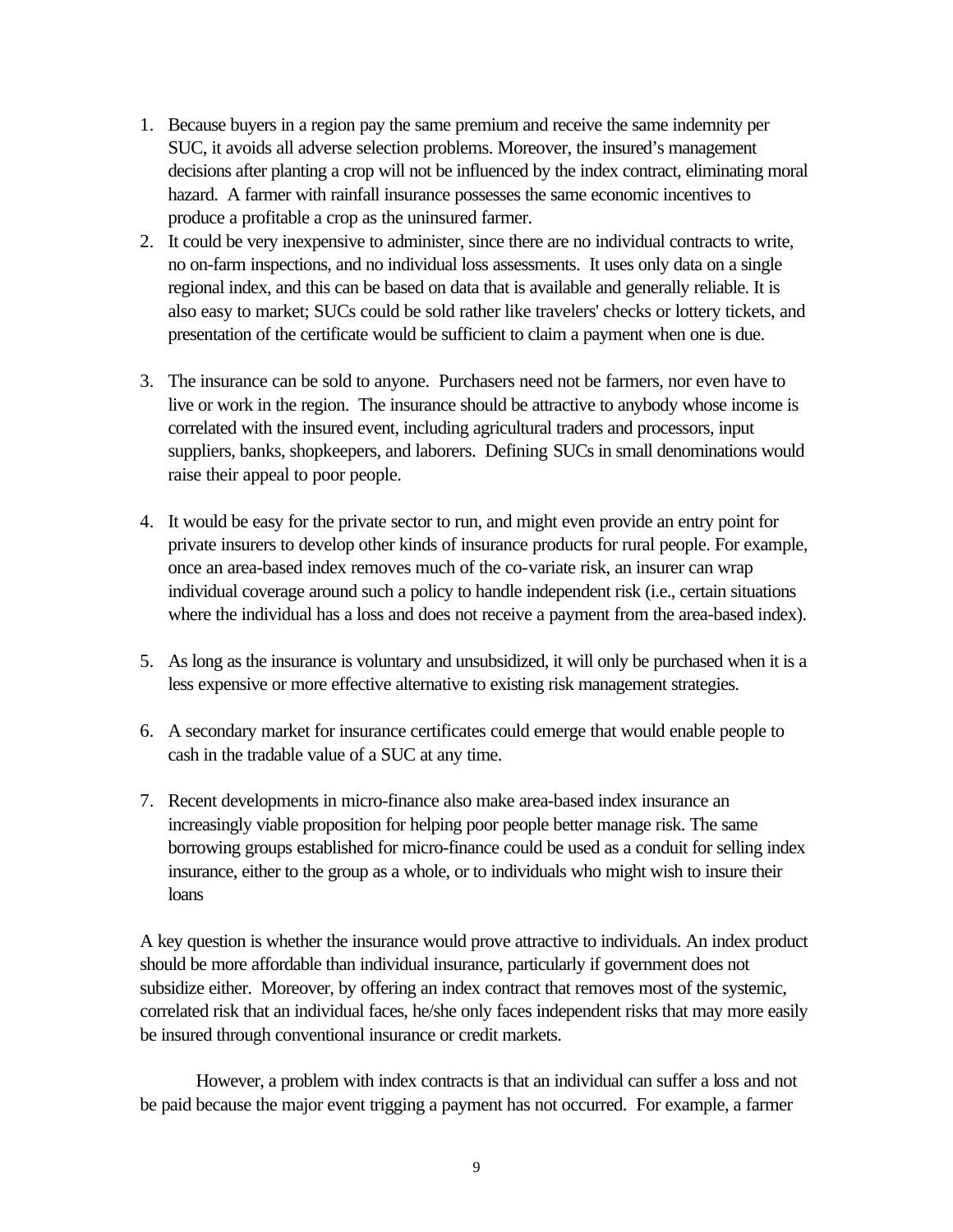with rainfall insurance could lose his/her crop to drought at a micro-location, but not receive an indemnity if the rainfall at the region's weather station remains above the trigger point. With index contracts it is also possible for an individual to be paid when they suffer no losses. In futures markets, this type of risk is referred to as basis risk. Index contracts essentially tradeoff basis risks for transaction costs, and the insurance will not be attractive if the basis risk becomes too high.

Individual decisions to purchase area-based index insurance can be analyzed through extensions of portfolio theory, including those evolving from Markowitz and capital asset pricing models, hedging models, and contingent claims models. Index insurance becomes another asset in the individual's portfolio. In some cases, index insurance may improve the performance of the portfolio more than adding another activity (e.g. another crop in the case of a farmer who is trying to manage risk by diversifying), especially if better terms of credit are available when the insurance index is purchased.

For a rainfall index, the degree of correlation between net receipts from the index and farm income will play a large role in the effectiveness of the risk protection offered to a farmer. With higher correlation there will be less basis risk. Understanding income-rainfall correlation requires crop yield modeling. Further, it is possible that a set of rainfall indexes may fit best for different farming systems. Farm income risks for certain crops may be most sensitive to rainfall shortfalls at different times during the season (e.g. planting and blooming). Income may also be at risk during harvest if there is excess rain. The specific design of the index contract will also have a bearing. Models such as the capital asset pricing models (CAPM) can be used to determine the optimal level of these contracts once the income-rainfall relationships are understood (Miranda does this for an area yield contract). One advantage of CAPM type models is they also help identify the independent risk and the covariate or systemic risk. Having a high covariate risk improves the efficacy of an index insurance contract. Therefore, index products are a bit different than traditional insurance in that the very presence of high levels of covariate risks improves their attractiveness.

But the presence of high covariance risk is potentially troublesome for the insurer. When a payment is due, then all those who have purchased insurance against the regional index must be paid at the same time. Moreover, if the insured risks in different regions are highly correlated, then the insurer faces the possibility of having to make huge payments in some years. To hedge against this risk, the insurer can either diversify regionally by selecting indices and sites that are not highly (positively) correlated, or sell part of the risk to the international and financial markets either through reinsurance or the emerging markets for sharing catastrophic risk. We shall return to this issue later.

# **Rainfall Insurance Contracts (RICs)**

Even though either area-yield or area-soil moisture indexes may be better contracts, rainfall insurance contracts (RICs) may be technically more feasible for most countries because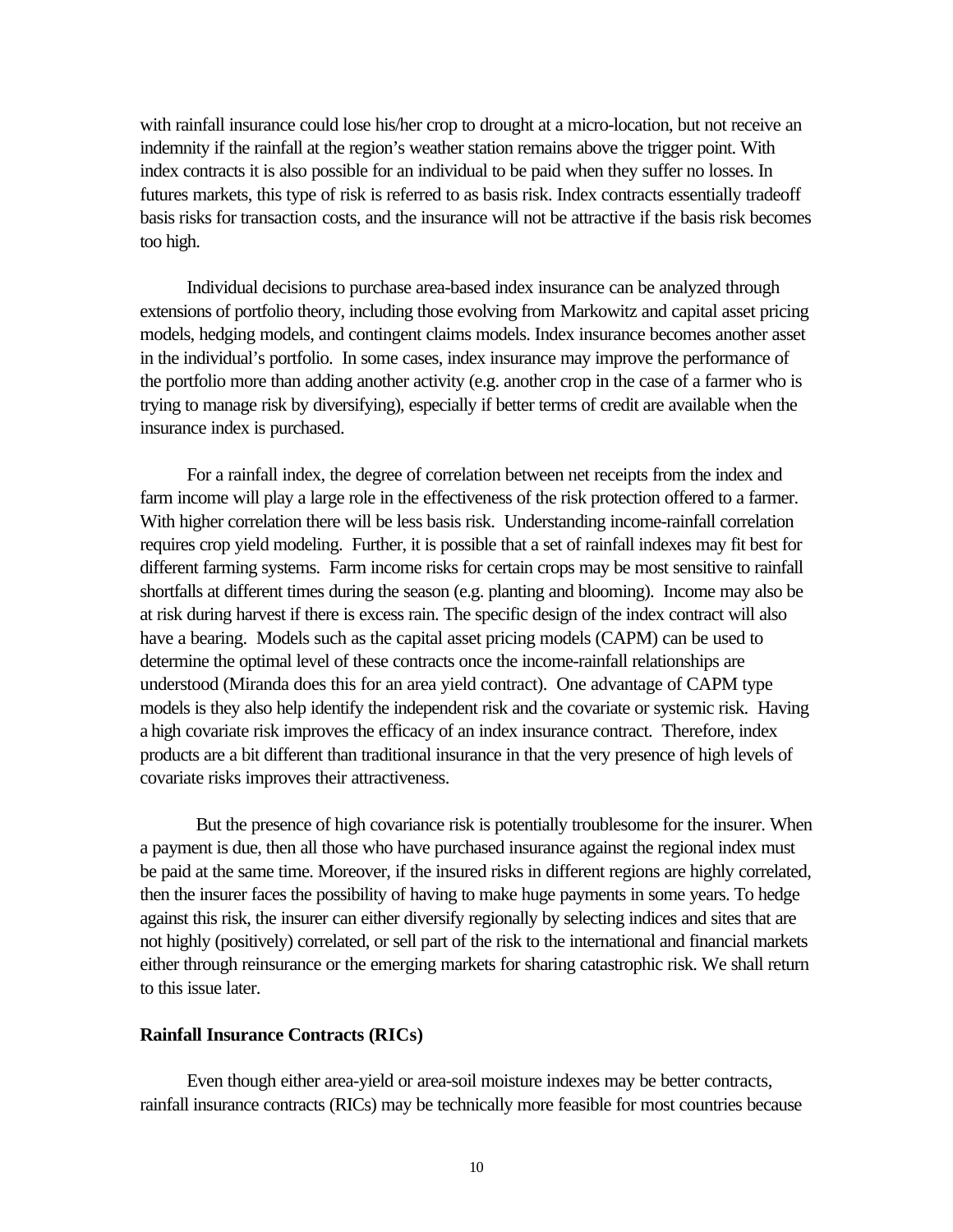of the existence of long data series at regional weather stations. Although excess rainfall insurance contracts have existed for years, drought rainfall contracts are relatively new. Nonetheless, there is a growing interest in drought rainfall contracts among insurers and reinsurers. Part of the reason for this interest is the growing weather derivative market in the US. Temperature is now traded in the US, allowing energy companies to hedge against swings in revenue when there are extremely high or low temperatures (Dischel). Some significant work has taken place by the World Bank in investigating rainfall contracts for Nicaragua. Still, to our knowledge, there are no rainfall contracts in developing countries at present.

The essential principle of rainfall insurance is that contracts are written against specific rainfall outcomes (e.g. drought or flood) recorded at a local weather station. The rainfall outcomes should be defined at catastrophic levels and should be highly correlated with the value of regional agricultural production or income. For example, an insured event might be that rainfall during the most critical month of the growing season falls 70 percent below normal. In years when the insured event occurs, all the people who purchased the insurance receive the same payment per unit of insurance. In all other years, no payments are made. Such a zero/one contract could be very important for individual insured in areas that are subjected to large losses when rainfall drops below a certain level. This design is easy to understand and should be offered to small growers.

While there are many ways to design rainfall contracts, the simplest is to sell the insurance in standard SUCs. The insurance would be sold on a full cost basis, and the price of the SUC is the premium. The insurance must be sold before season-specific information about the insured risk becomes available. This requires a purchasing deadline, after which new SUCs are not sold. In some cases, the deadline may be as much as a full year ahead. For example, emerging ENSO events can now be forecast up to 12 months ahead.

Besides the zero/one contract, one can envision contracts that pay in layers. For example if rainfall is between 40 and 60 percent of normal the insured might get a payment equal to 1/3; the next 1/3 would come if rainfall equaled 20 to 40 percent of normal; a full payment would come for rainfall below the 20 % of normal level. Finally, a percentage contract could also be offered where payments would be calculated on the basis of percentage below a certain rainfall level (a strike rainfall). The percentage would be multiplied by the protection (liability) purchased.

The alternative designs should be based on the sophistication of the customer and the incentives and opportunities that might exist to manipulate the rainfall measures. When people know that the rainfall is close to trigger a full payment (for the zero/one) contract, they have more incentives to tamper with the rainfall measures. Thus, a zero/one contract may require more monitoring, even though it is the simplest design.

In principle, one might expect the private sector to take the initiative in developing rainfall insurance, but there are several setup problems that might require a public intervention to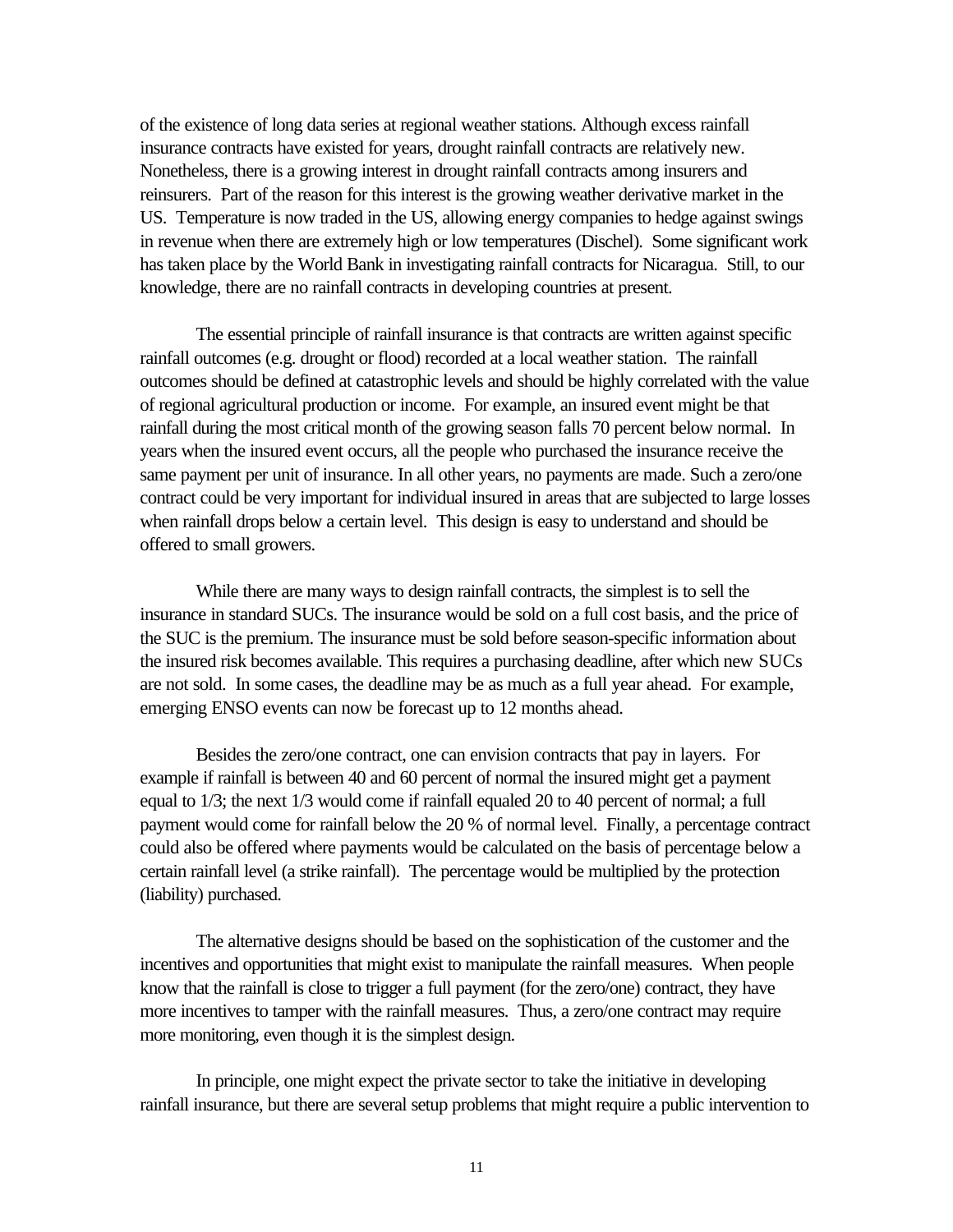jump start activity in many developing countries. Setting up the basic infrastructure to get started may be an important government activity. Start up activities include a) the research costs of identifying key catastrophic rainfall events that correlate strongly with agricultural production and income in different types of rainfed agricultural regions; b) educating rural people about the value of rainfall insurance; c) ensuring secure rainfall stations; d) establishing an appropriate legal and regulatory framework for rainfall insurance; and e) underwriting the insurance in some way (perhaps through contingent loans) until a sufficient volume of business has been established that international reinsurers or banks are willing to come in and assume the underwriting role for themselves. These roles need not be costly but could prove crucial in launching rainfall insurance. But it is also important not to launch the insurance on a heavily subsidized basis, so as not to distort incentives for private insurers or farmers.

Despite the promise of rainfall insurance, there are significant issues that must be resolved. These are a) the need for secure rainfall measurements, b) the actuarial challenges that are present due to the El Nino Southern Oscillation (ENSO), and c) the covariate risk problem for the insurer mentioned earlier.

# *Secure Rainfall Measures*

Secure and reliable rainfall measures are critical for all parties. New technologies hold significant promise. One company in the US offers a rain gauge operated by a battery with a five-year life. Tiny buckets trip the measuring device so that rainfall at .01 of an inch can be recorded, but no rain is actually collected and stored. By using a data jack with windows based software, a worker simply plugs into the rainfall-measuring device and downloads the data. It is not necessary to take frequent readings; in fact intervals of up to a month are adequate. A complete system of 50 such gauges, software and data jack cost about \$240 each. This is affordable and offers the opportunity to densely populate a region with rain gauges. Such coverage would permit readings from several adjacent gauges to be averaged to provide more reliable point estimates for a region. It would also reduce the danger of disorted readings should an individual tamper with a single gauge. Security can be enhanced by placing the rain gauges on telephone poles with shields around them from below.

# *El Nino Southern Oscillation*

The actuarial soundness of the insurance could be undermined by the ENSO phenomenon that changes the probability of the insured events. It may be necessary to adjust the cost of the insurance when an ENSO event is confirmed, although this would require sufficient lead-time between knowledge of the pending event and the time of selling insurance. It might also be necessary to sell contracts a few years into the future before anyone has knowledge of the ENSO. For example, RICs that cover individual years for three years into the future may need to be sold as a package. The most troublesome aspect of ENSO events in some parts of the world is that they extend across multiple crop seasons. Again, multiple year contracts can be used to address this issue. However, this problem is similar to the large loss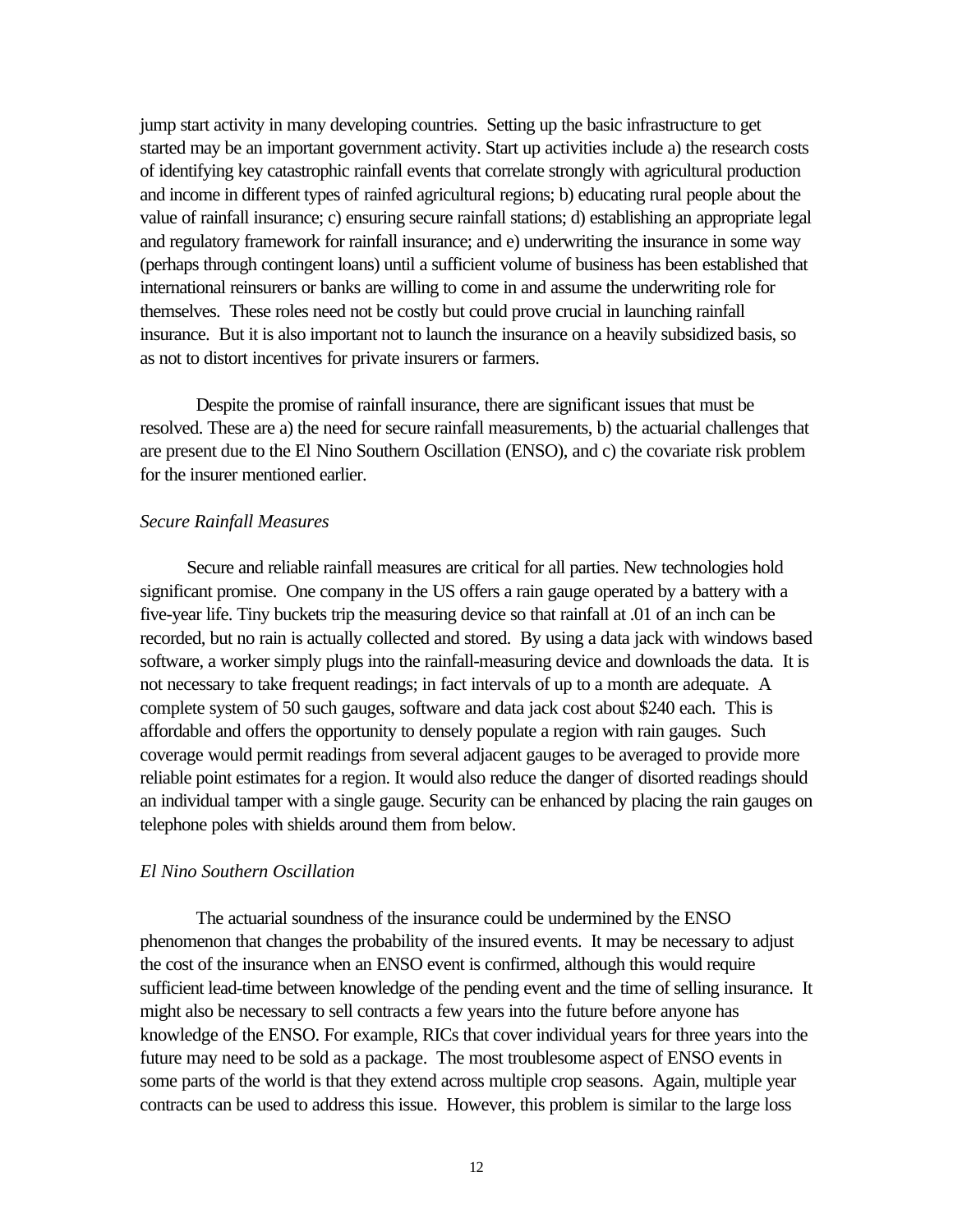problem created by the covariate risk. The covariate risk may have both a spatial and a temporal dimension, making it even more important to consider some of the new alternatives for sharing catastrophe risk.

#### **Finding Efficient and Affordable Mechanisms to Share Covariate Risk**

Insurance is available for natural disaster risk in many developed economies. Homeowners can insure against damage from hurricanes and earthquakes. These risks are clearly different than most insurable risk. Unlike automobile insurance where the risks are largely independent, natural disaster risks are correlated with some low probability of very high losses as a widespread area is damaged by a single event. This requires special arrangements to share these risks in the capital markets. Primary insurers pass on certain levels of risk to an international reinsurance market (Miranda and Glauber; Cutler and Zeckhauser; Skees and Barnett).

The simplest form of reinsurance is a stop loss where the primary insurer pays a premium to get protection if their losses exceed certain levels. Other forms of reinsurance are also common. Quota-share arrangements involve simply sharing both premiums and indemnities. If an insurance company has a book of business that is concentrated in a hurricane prone area they would likely need such reinsurance. Suppose they have \$100 million of property value insured with an average premium rate of 10 percent, then they would collect \$10 million in premiums. While this company may have financial reserves of say another \$10 million to cover significant losses, they cannot cover losses beyond the combined \$20 million level, or beyond a loss ratio of 2 (indemnities / premiums). They may therefore decide to buy a stop loss where the reinsurer pays for all losses above the \$20 million level.

In writing such a stop loss, the reinsurer has an interesting problem – how does one rate a policy for a low probability, high-loss event? While there are very sophisticated models to address this problem, most prudent reinsurers will load the risk premium to cover larger losses than have been experienced in the past simply as a precaution against unexpectedly large losses (Anderson; Hogarth and Kunreuther 1989, 1992). The reinsurer must also consider the possibility that a large loss will occur early on and before an adequate financial reserve has been built up. Again, the premium is loaded to build these reserves quickly. Reinsurers must also invest in monitoring and information systems to ensure that they are not cheated, and this increases transaction costs. In the end, all of these costs must be summed together with the pure risk of the contract to develop a premium rate.

Premium Rate  $=$  Pure premium rate  $+$  Catastrophic Load  $+$  Reserve Load  $+$  Charge to cover transaction costs  $+$  Return on equity

Premium rates quickly become expensive, and often exceed the expectations of decisionmakers who tend to quickly forget the severity of their losses from natural disasters (Kunreuther and Slovic; Camerer and Kunreuther). If premium rates are to be kept low, then significant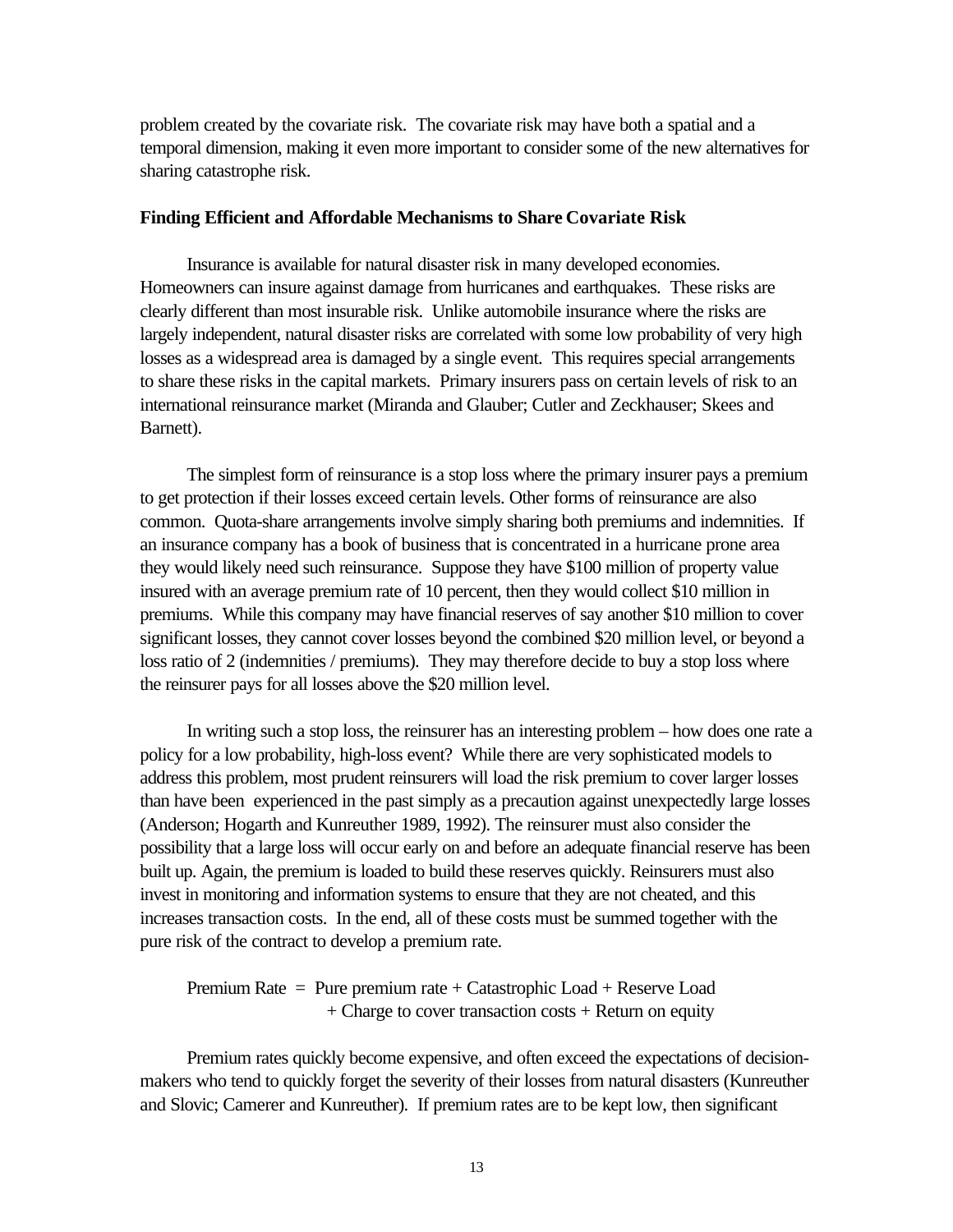efficiency gains are required in the reinsurance industry. The most promising prospect is if large international reinsurers can spread risks around the world, so that what may be low-probability high catastrophic events for a small company become largely independent and diversifible risks for the large reinsurer.

Despite significant growth in the international reinsurance markets in recent years, reinsurance markets are still thin with few large international firms and limited capacity. Kunreuther, Stipp, and Froot review some of the problems with reinsurance markets. Reinsurers have short memories, and after a major catastrophe reinsurance prices increase greatly or the reinsurer simply pulls out of the market. This happened in Florida after Hurricane Andrew and in California after the Northridge earthquake. State reinsurance pools were created in both Florida and California to offset these problems (Noonan; Jaffee and Russell).

As an alternative to formal reinsurance, recent developments in global financial markets are making it increasingly feasible to use new financial instruments to spread covariate risks, like regional rainfall, more widely (Cole and Chiarenza; Doherty; Lamm; Skees 1999b; Skees and Barnett). For example, "catastrophe" bonds offer innovative ways of packaging the risks assumed by a rainfall insurer to sell in the international financial markets. "Catastrophe" bonds issued against rainfall events in developing countries could be very appealing to international investment bankers because their risk would be uncorrelated with the risks of most other financial investments.

Since ENSO is a major source of risk, it might be possible to develop an exchangetraded index on ENSO in a major futures exchange market like the Chicago Board of Trade (CBOT). There is also some promise that exchange markets can be used as risk-sharing institutions for disasters. The Chicago Board of Trade (CBOT) trades a Catastrophic Insurance Options Contract (CAT). Property Claim Services (PCS) catastrophe loss indices are traded for nine geographic regions in the U.S. As such, the contract allows those at risk from large property and causality losses due to hurricanes or earthquakes to share some of that risk with a larger community of traders in an exchange market. The contract has grown a good deal in recent years but still comprises only about two percent of the total market.

Skees and Barnett go further by proposing that governments could offer some very low-level index contracts to reinsurers to assure that adequate capital is forthcoming. Lewis and Murdock make a similar proposal for the US government to offer excess of loss contracts to the private sector. Since the insurer will likely load for events that have not happened yet, this may be important. One way to facilitate this would be to have the government offer options on rainfall that is at the lowest level experienced in recent decades. Primary insurers and reinsures would determine how many and what mix of such contracts to purchase from the government. These contracts could be simply rated at the historical break-even rate, or they could be auctioned to the highest bidder. The World Bank or others in the capital markets could back up these contracts with a contingency loan so that the government would have sufficient capital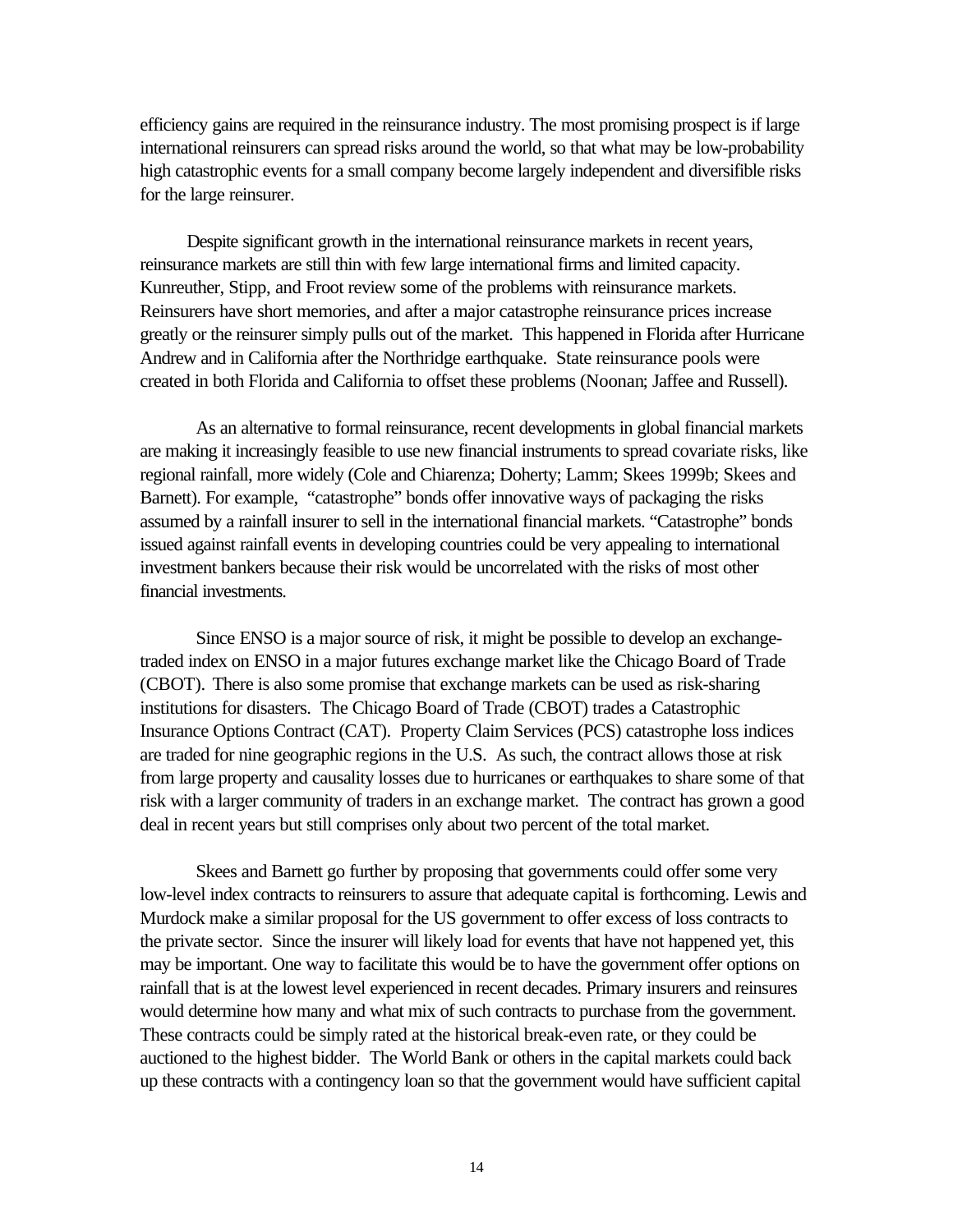to pay all losses if the bad year came before an adequate reserve had been built up. In effect, the capital markets would be offering a stop-loss type contract to the government.

To clarify these principles, consider the following hypothetical scenario. A primary insurance company decides to offer drought insurance contracts to farmers, bankers, and others for a limited test period in three weather stations areas. For simplicity, assume that only one contract is available at each weather station, and the contract pays when cumulative rainfall in the months of May through July is less than 75 percent of the average rainfall at the station. If the rainfall is between 75 and 50 percent, the contract pays 1/3 the face value; if the rainfall is between 50 and 25 percent of the average, the contract pays 2/3's the face value; and if the rainfall is 25 percent or less of the average the contract pays the full face value. Assume that the primary insurer writes \$1 million in premium for RICS. If the face value were \$10 million then, in the worst case, each rainfall station would have rainfall of less than 25 percent of average, and the insurer would pay \$10 million. It happens that for these three stations such an event has never occurred, at least not all at the same time. However, that does not mean it could not happen in the future, and any prudent reinsurer would want to load the reinsurance premium to cover this possibility. This might make the reinsurance too expensive for the primary insurer.

To counter this, the host-country government could offer to sell individual rainfall contracts to reinsurers. For example, the government might sell a rainfall contract for each station that pays in two stages: 1) 50 percent of the face value for rainfall below 40 percent of the average; and 2) 100 percent of the face value for rainfall below 20 percent of the average. Reinsurer could then purchase a mixture of these contracts to best protect their risk, and this would reduce their need to load the premium for the primary insurer. However, if the government sells these contracts, it must have the capital to pay if the bad year comes early. This could be particularly difficult for small countries that have limited risk pooling opportunities.

To address the small country problem, the World Bank, an international reinsurer, or a financial entity that is ready to write catastrophe bonds, could offer simple stop-loss coverage via a contingency loan. For example, if the government sold premium of \$500,000 for these contracts, at premium rates of 5 percent, the maximum possible loss would be 20 times the total premium, or \$10 million. While the expectations are that the government would break-even over the long run, they could have serious losses if losses of this magnitude occurred early. The World Bank or the international capital markets could cover such an event with a loan. To initiate things, the government might want to offer these contracts in limited numbers through an auction to create an insurance market. Or the government might be able to build a reserve fund and offer the contracts without outside capital after some time. The primary objective should be to move to a market-based system with little or no government involvement in reinsurance.

## **Conclusions**

A market-based, risk-sharing insurance alternative for agriculture has many potential advantages. The link between risk and credit markets is important. If risks are not mitigated,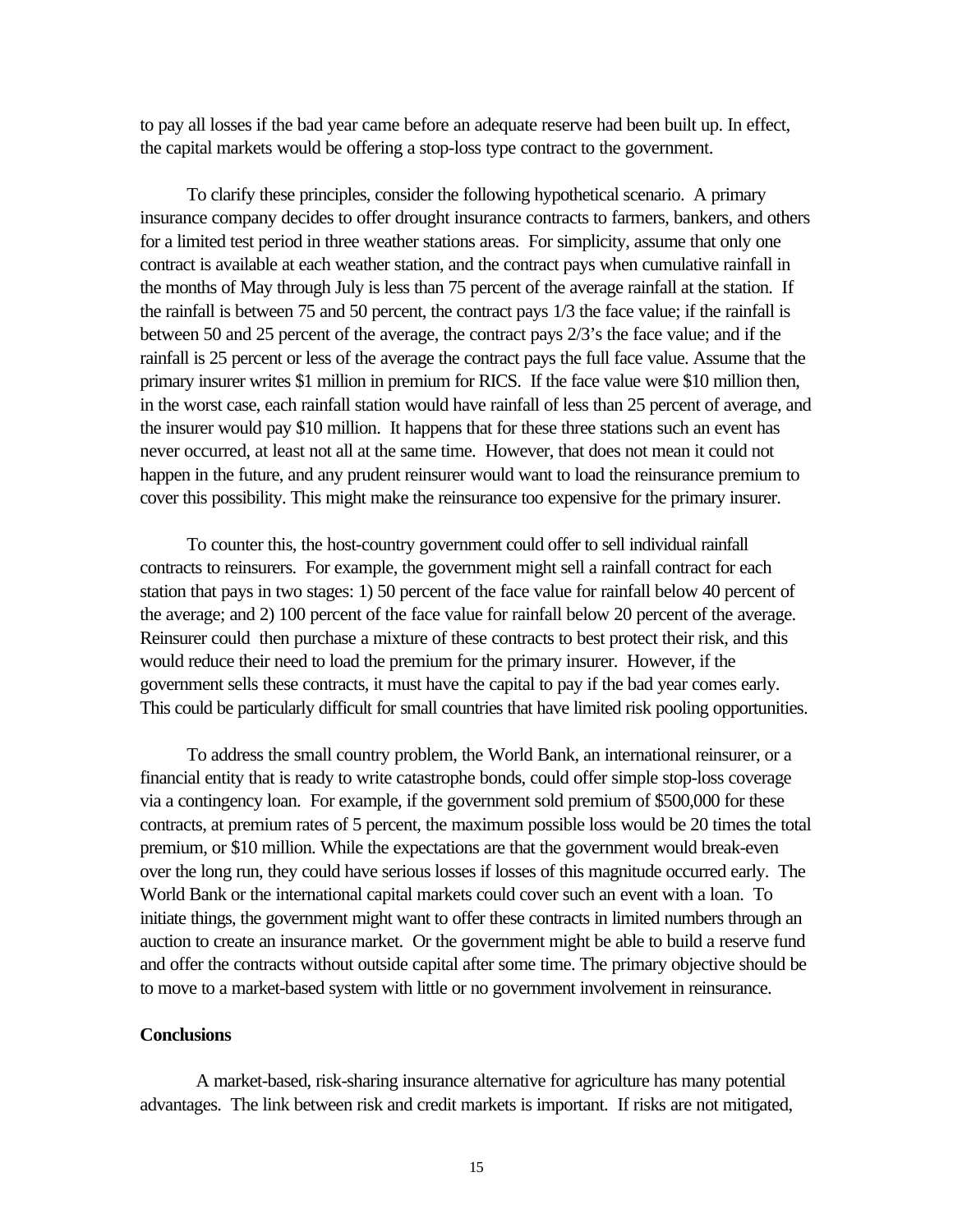then credit will be more expensive and less readily available. Credit is one key to development as producers generally must borrow to invest in new technologies. Beyond the credit linkages, market-based insurance should reduce the burden on government budgets. By making insurance available, the government may not have to provide free disaster aid. Other efficiency gains should be expected as well as farmers may be more flexible in taking advantage of the benefits of specialization. To the extent that market-based insurance can serve the risk management needs of the rural poor, it can also help redress important food security problems.

While all of the potential benefits associated with offering crop insurance may be used to justify some level of government involvement, great care is needed. World experience has demonstrated that public efforts at delivering farm-level, multiple-peril crop insurance have been flawed. The total public cost of these programs has far exceeded their public benefits. These programs have proved far more costly than expected because a) they have been poorly designed to deal with basic insurance problems such as moral hazard and adverse selection, and b) they have suffered from poor management, high administration costs and exceptional losses arising from government interference in the form of open-ended financial support, restrictions on the insurance portfolio, and meddling in the payment of indemnities for political reasons. Searching for effective solutions requires both lower transaction costs and reduced opportunities for rent seeking. The best way to reduce rent seeking opportunities is to make the government's role explicit and transparent, and not to change the rules when large losses occur.

Our diagnosis of the problems with traditional crop insurance has led us to area-based index insurance contracts. Properly designed area-yield, rainfall, or soil moisture index insurance contracts require less monitoring to control adverse selection and moral hazard. In addition, administrative costs should be low. A variety of rural people could purchase areaindex insurance contracts in addition to small-scale farmers. They could also be sold in small units that might appeal to poor people. Finally, creative forces within financial markets should be able to use index insurance contracts to handle covariate risk. Wrap-around products that cover some additional risk are possible. Microfinance entities could use the contracts to handle major risk and offer better terms of credit. Many possibilities exist for using this type of insurance to further develop markets for sharing risk

Despite our enthusiasm for index insurance contracts, we recognize that some key issues must be addressed. All parties must be confident that the measurement of what will trigger payments is secure and accurate. The system of measurement must be free of any possibility of tampering. There must also be confidence and transparency in the procedures used to develop premium rates. Great care must be used in designing contracts that match what is at risk. Marketing plans must be developed that address how, when, and where index contracts are to be sold. Also, the government and other involved institutions must consider whether to facilitate and regulate secondary markets of exchange for the contracts. Finally, reinsurance or effective and efficient use of other financial markets will be critical for sharing the covariate risk represented in index contracts. These risks must be spread around the world to obtain the best pricing.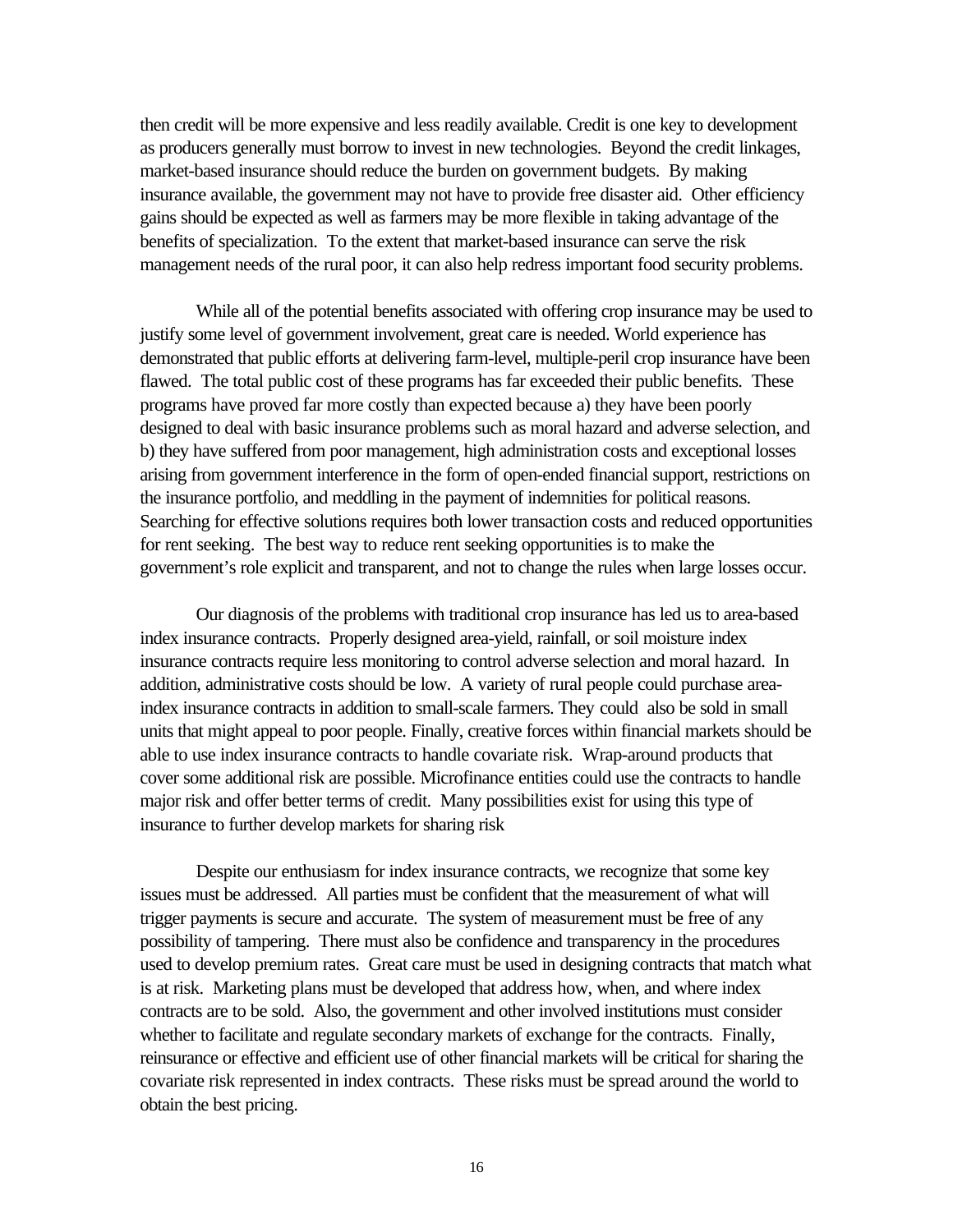Once properly constructed index contracts are in place, it should be possible to obtain efficient pricing in the international markets. Governments can build the infrastructure for measuring the index and monitoring the information to add credibility. Governments may also become involved in selling very low options on the index in order to improve the pricing. These options could be secured by contingency loans with an international bank (e.g., the World Bank). Again, there are many possible evolutions in the market once an effective index contract is trading. These developments should be oriented toward market-based insurance. Governments should not engage in attempting to protect farmers from independent risk. This effort should be left to the private sector.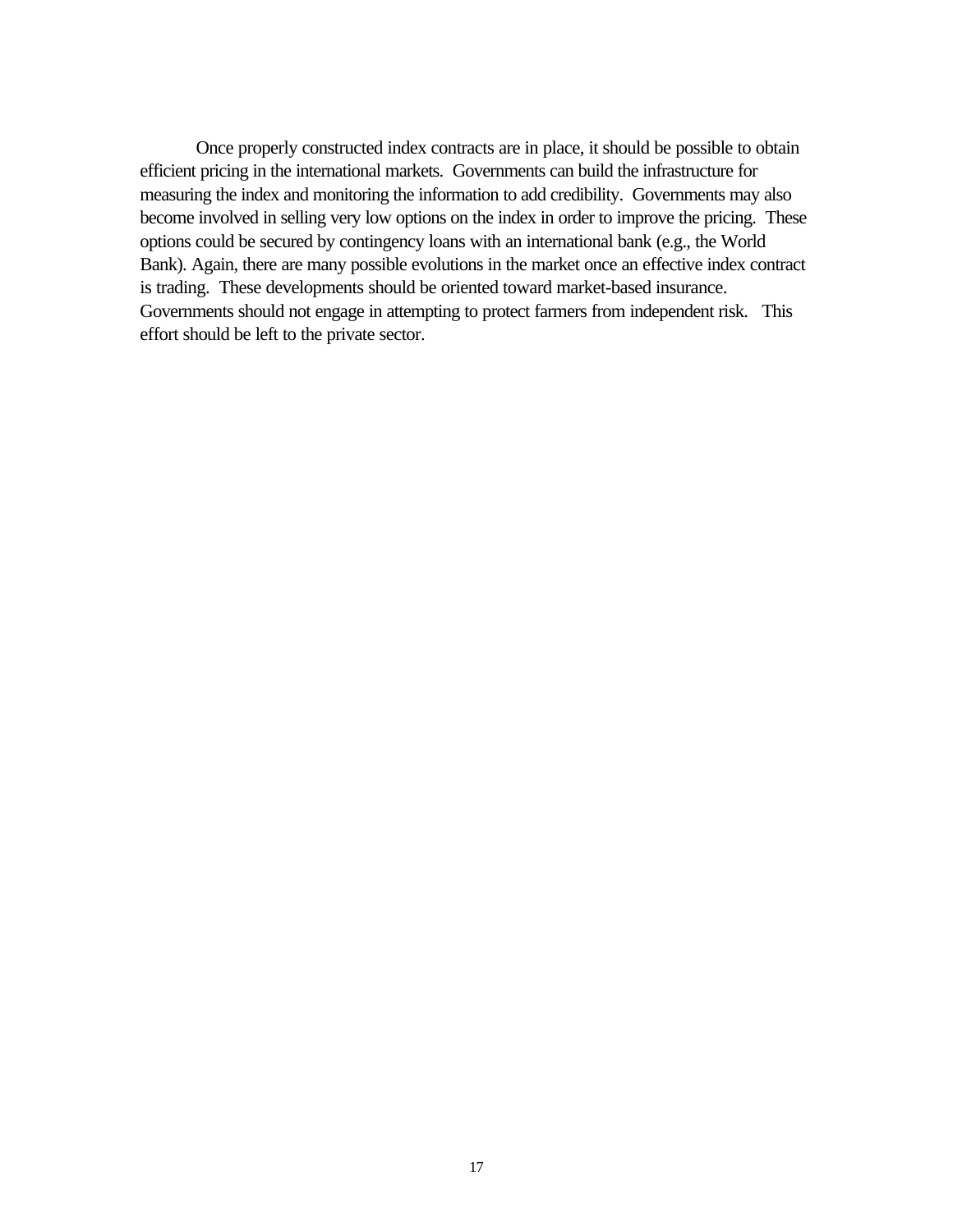## **REFERENCES**

- Anderson, D.R. "All risks Rating Within a Catastrophe Insurance System." *Journal of Risk and Insurance* 43(1976): 629-651.
- Arrow, Kenneth J. "The Role of Securities in the Optimal Allocation of Risk Bearing." *Review of Economic Studies* 31(1964): 91-96.
- Arrow, Kenneth J. "The Theory of Risk-Bearing: Small and Great Risks." *Journal of Risk and Uncertainty* 12(1996): 103-111.
- Bassoco, Luz Maria, Celso Cartas, and Roger D. Norton. "Sectoral Analysis of the Benefits of Subsidized Insurance in Mexico." In Hazell, Peter, Carlos Pomareda and Alberto Valdes (editors). Crop Insurance for Agricultural Development: Issues and Experience. Johns Hopkins University Press, Baltimore. 1986.
- Camerer, Colin F. and Howard Kunreuther. "Decision Processes for Low Probability Events: Policy Implications." *Journal of Policy Analysis and Management* 8(1989): 565-592.
- Cole, Joseph B. and Anthony Chiarenza. 1999 "Convergence in the Markets for Insurance Risk and Capital." Forthcoming in *Risk Magazine*.
- Cutler, David M. and Richard J. Zeckhauser. "Reinsurance for Catastrophes and Cataclysms." *NBER Working Paper Series,* Working Paper 5913. Cambridge: National Bureau of Economic Research, 1997.
- Debreu, Gerard. Theory of Value: An Axiomatic Analysis of Economic Equilibrium. New York: Wiley, 1959.
- Dischel, Robert. "The Fledgling Weather Market Takes Off." *Applied Derivatives Trading*. November 1998 Focus. **http://www.adtrading.com**
- Doherty, Neil A. "Financial Innovation in the Management of Catastrophe Risk." Fifth Alexander Howden Conference on Disaster Insurance, August 1997, Gold Coast, Australia.
- Froot, Kenneth A. editor. *The Financing of Catastrophe Risk.* Chicago and London: The University of Chicago Press, 1999.
- Goodwin, Barry K. and Vincent H. Smith. *The Economics of Crop Insurance and Disaster Aid.* Washington D.C.: The AEI Press, 1995.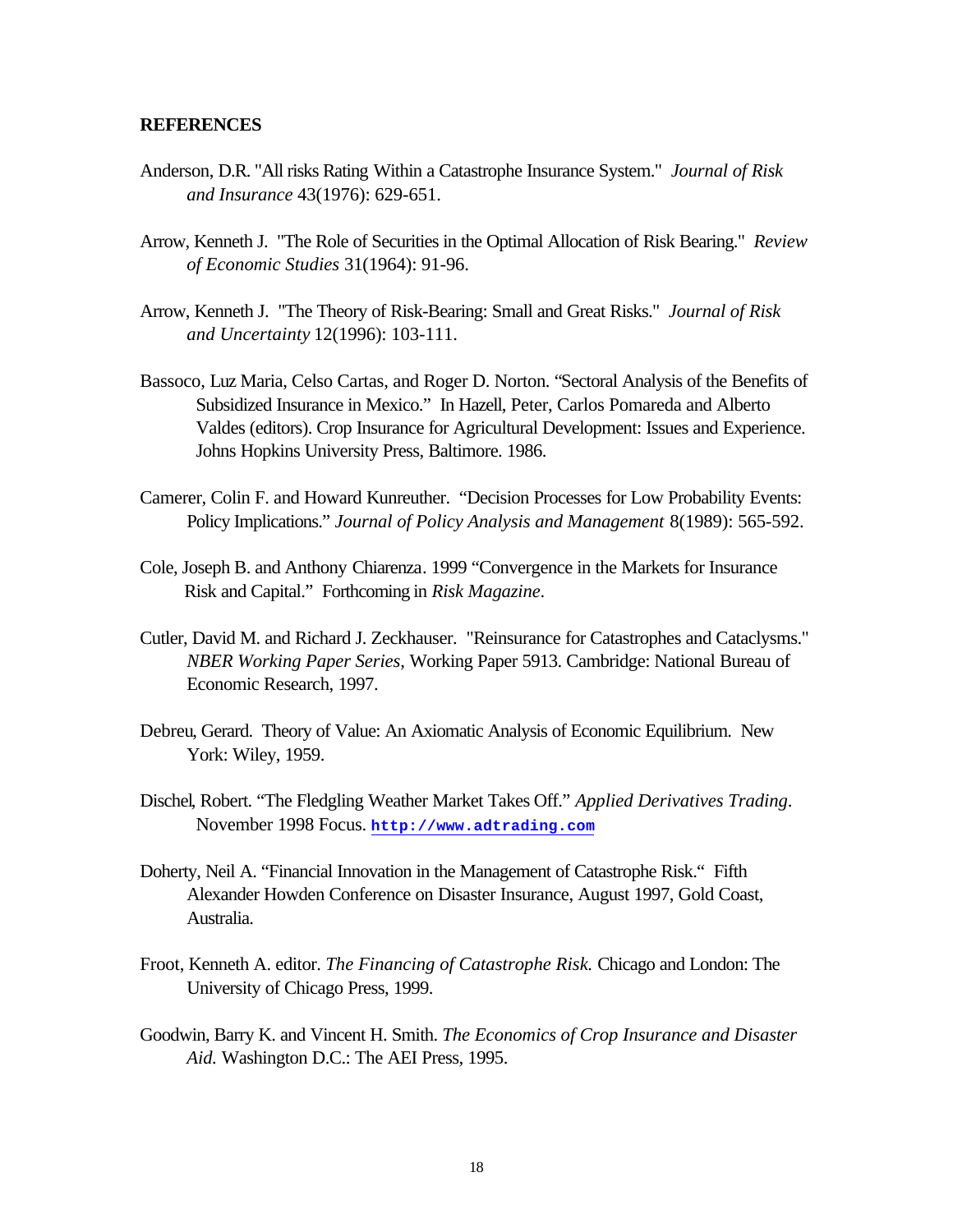- Gudger, Michael. 1991. Crop Insurance: Failure of the Public Sector and the Rise of the Private Sector. In D. Holden, P. Hazell and A. Pritchard (editors), *Risk and Agriculture: Proceedings of the Tenth Agricultural sector Symposium.* World Bank, Washington DC.
- Hazell, Peter, Carlos Pomareda, and Alberto Valdes. *Crop Insurance for Agricultural Development: Issues and Experience.* Baltimore: The John Hopkins University Press, 1986.
- Hazell, Peter B. R. "The Appropriate Role of Agricultural Insurance in Developing Countries." *Journal of International Development* 4(1992): 567-581.
- Hogarth, Robin M. and Howard Kunreuther. "Risk, Ambiguity, and Insurance." *Journal of Risk and Uncertainty* 2(1989): 5-35.
- Hogarth, Robin M. and Howard Kunreuther. "Pricing Insurance and Warranties: Ambiguity and Correlated Risks." *The Geneva Papers on Risk and Insurance Theory* 17(1992): 35-60.
- Jaffee, Dwight, M. and Thomas Russell. "Catastrophe Insurance, Capital Markets, and Uninsurable Risks." *The Journal of Risk and Insurance* 64(1997): 205-230.
- Kaplow, L. "Incentives and Government Relief for Risk." *Journal of Risk and Uncertainty* 4(1991): 167-175.
- Kunreuther, Howard. *Recovery From Natural Disasters: Insurance or Federal Aid?* Washington: American Enterprise Institute for Public Policy Research, 1973.
- Kunreuther, Howard. "Combining Insurance with Hazard Mitigation to Reduce Disaster Losses." *Natural Hazards Observer* 17(1993): 1-3.
- Kunreuther, Howard. "Mitigating Disaster Losses through Insurance." *Journal of Risk and Uncertainty* 12(1996): 171-187.
- Kunreuther, Howard and Paul Slovic. "Economics, Psychology, and Protective Behavior." *American Economic Review* 68(1978): 64-69.
- Lamm, R. McFall Jr. "The Catastrophe Reinsurance Market: Gyrations and Innovations Amid Major Structural Transformation." *Bankers Trust Research.* New York: Bankers Trust Company, 1997. 1-13.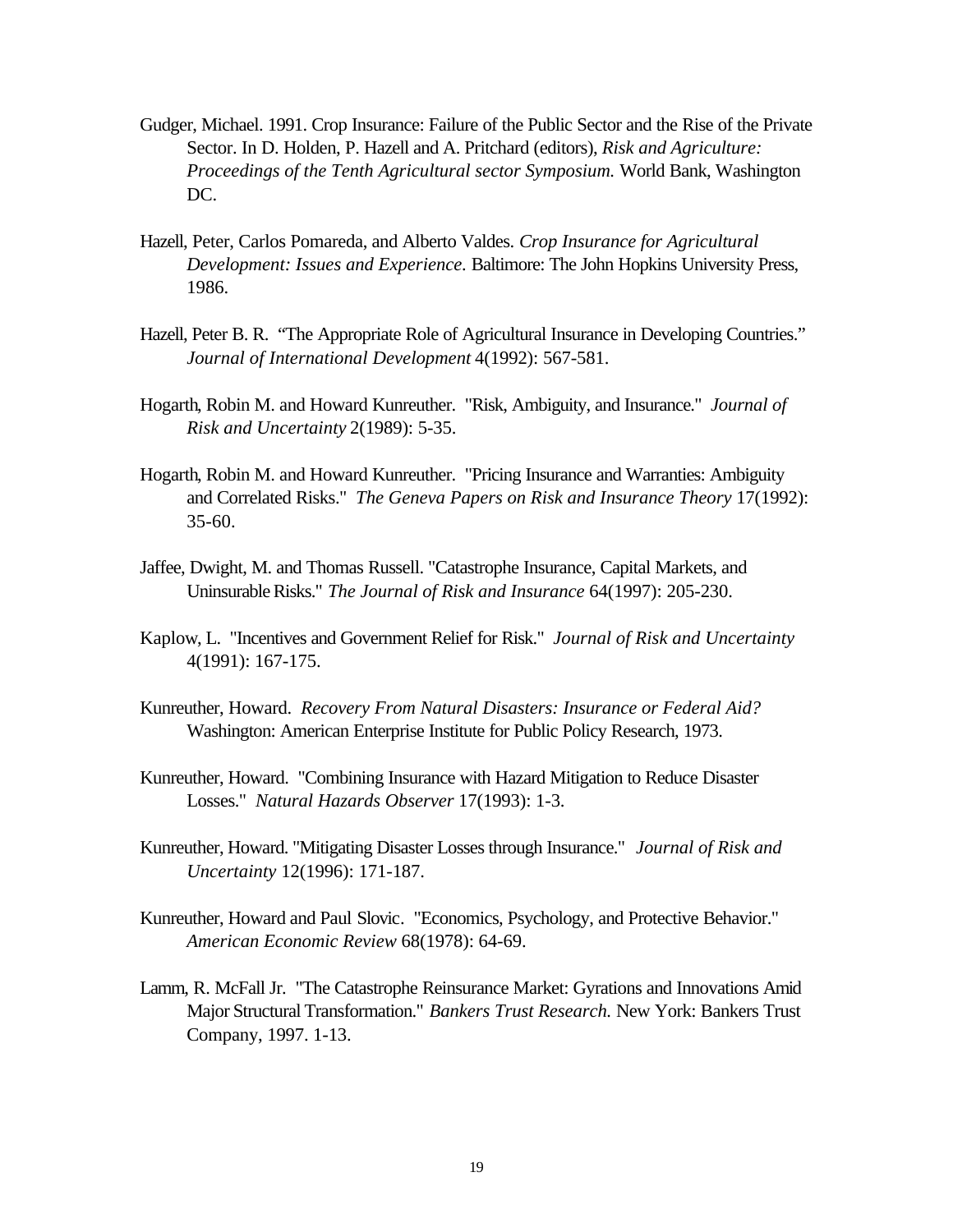Lewis, Christopher M. and Kevin C. Murdock. "The Role of Government Contracts in Discretionary Reinsurance Markets for Natural Disasters." *Journal of Risk and Insurance* 63(1996): 567-597.

Markowitz, Harry M. "Portfolio Selection." *Journal of Finance* VII(1952): 77-91.

- Miranda, Mario J. "Area-Yield Crop Insurance Reconsidered." *American Journal of Agricultural Economics.* 73 (1991): 233-42.
- Miranda, Mario J. and Joseph W. Glauber. "Systemic Risk, Reinsurance, and the Failure of Crop Insurance Markets." *American Journal of Agricultural Economics* 79(1997): 206-215.
- Mishra, Pramod K. *Agricultural Risk, Insurance and Income: A Study of the Impact and Design of India's Comprehensive Crop Insurance Scheme.* Brookfield: Avebury Press, 1996.
- Noonan, Brendan. "A Catastrophe Waiting to Happen?" *Best's Review* (1994): 30-33.
- Pomareda, Carlos "An Evaluation of the Impact of Credit Insurance on Bank Performance in Panama?" In Hazell, Peter, Carlos Pomareda and Alberto Valdes (editors). Crop Insurance for Agricultural Development: Issues and Experience. Johns Hopkins University Press, Baltimore. 1986.
- Robison, Lindon and Peter Barry. The Competitive Firm's Response to Risk. Macmillan, New York 1987.
- Sandmo, A. 1971. "On the Theory of the Competitive Firm under Price Uncertainty". American Economic Review, 61(1971): 65-73.
- Siamwalla, Ammar and Alberto Valdes. "Should Crop Insurance be Subsidized?" In Hazell, Peter, Carlos Pomareda and Alberto Valdes (editors). Crop Insurance for Agricultural Development: Issues and Experience. Johns Hopkins University Press, Baltimore. 1986.
- Skees, Jerry R. (a) "Agricultural Risk Management or Income Enhancement?" *Regulation*. 1<sup>st</sup> Quarter. 22(1999): 35-43.
- Skees, Jerry R. (b) "Opportunities for Improved Efficiency in Risk Sharing Using Capital Markets." Principle Paper for the American Agricultural Economics Meetings, Nashville, TN. August, 1999.